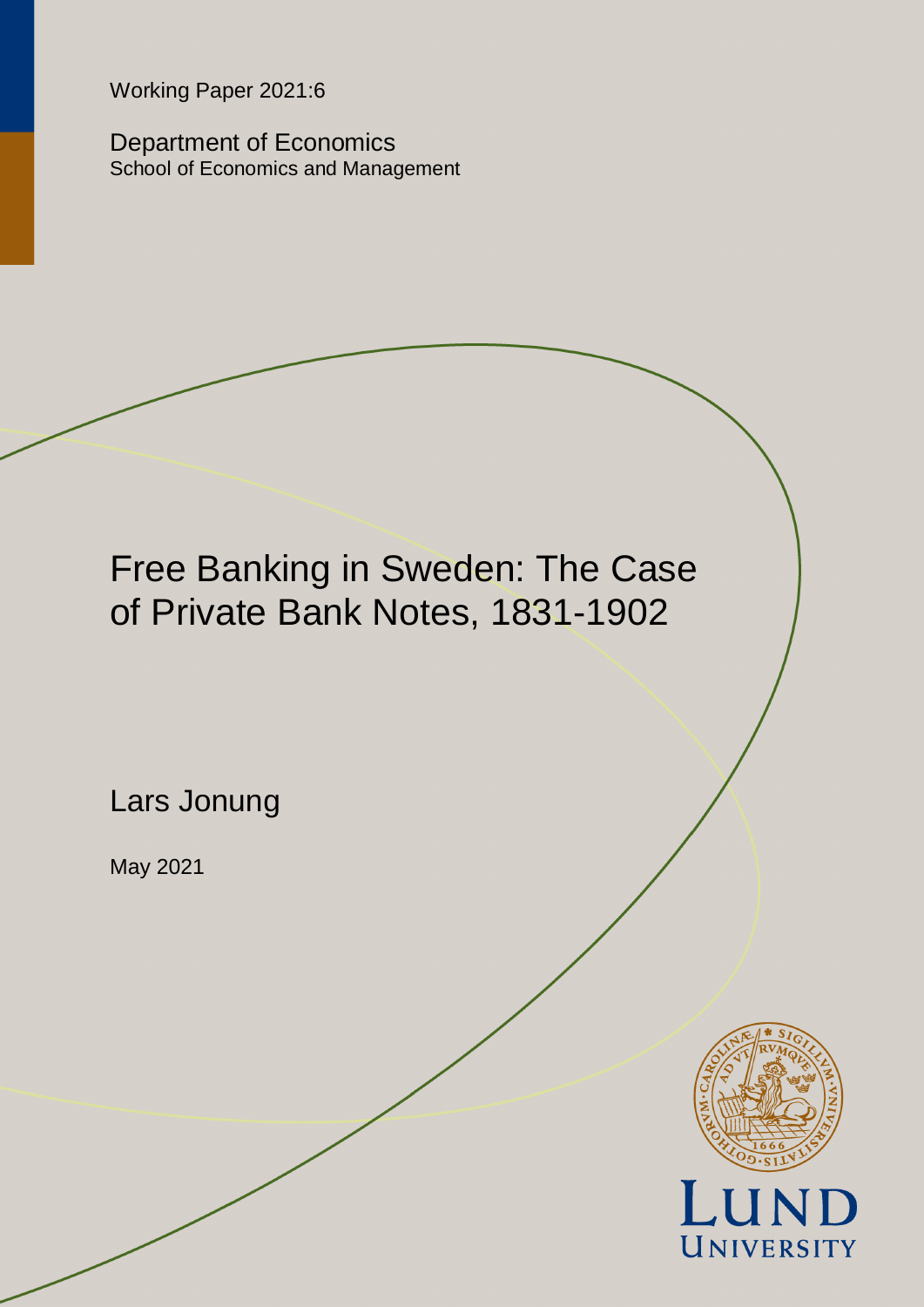## Free Banking in Sweden: The Case of Private Bank Notes, 1831-1902

May 11, 2021

Lars Jonung Department of Economics, Lund University

# Prepared for a new edition of *The Experience of Free Banking*, edited by Kevin Dowd, forthcoming. The first version was published by Routledge in 1992.

## *Abstract*

This paper examines the Swedish record of competition in the supply of bank notes in the 19th century. Between 1831 and 1902, private commercial banks, organized as partnerships with unlimited liability for their owners, issued notes competing with the notes of the *Riksbank*, the bank owned by the *Riksdag,* the Swedish parliament. The private banks turned out to be competitive in this market despite several legal obstacles, most notably that private notes were never legal tender – only *Riksbank* notes were. The private note-issuing banks developed techniques to increase the distribution of their notes. No case of an overissue of notes or of runs by the public on private note banks occurred. No private bank failed to redeem its notes into *Riksbank* notes. Opinion in the *Riksdag* remained hostile to private bank notes, reflected in the gradual restriction of the denominations of the notes issued by private banks and in rising taxes on private notes. Eventually, the *Riksdag* gave its bank, the *Riksbank*, a monopoly of note issue in Sweden. The evidence from the Swedish experience of free banking suggests that the design of the legal system was the prime explanation for the successful performance of private notes.

Key words: Free banking, central banking, private bank notes, unlimited liability, currency competition, Riksbank, Sweden

JEL classification: E42, E51, E58, G21, K2, N13, N23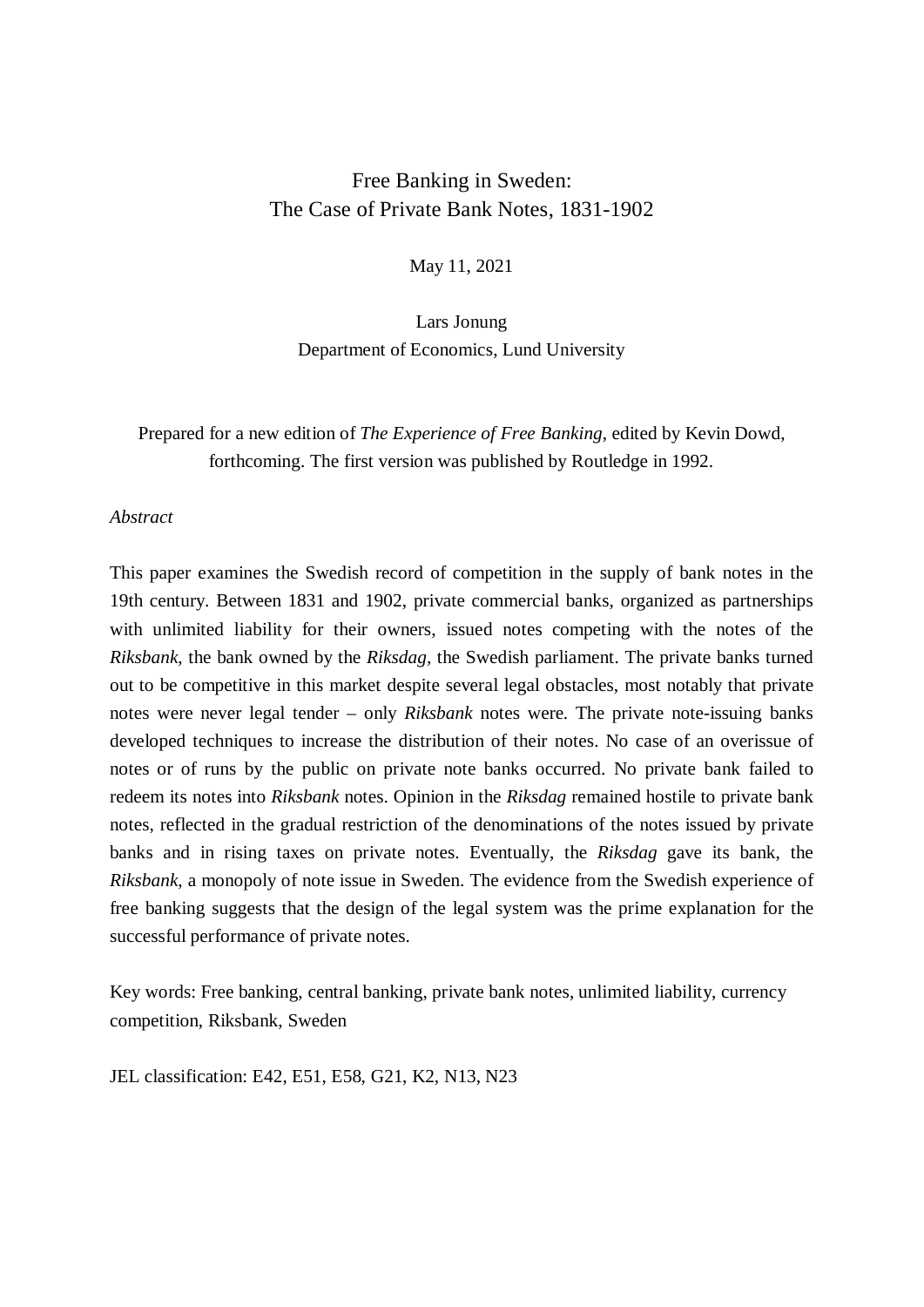# Free Banking in Sweden: The Case of Private Bank Notes, 1831-1902

#### 1. Introduction $<sup>1</sup>$ </sup>

This paper examines the Swedish record of competition in the supply of bank notes in the 19th century. The following features of the Swedish system stand out. Between 1831 and 1902, a rising number of private commercial banks issued notes competing with the notes of the *Riksbank*, the bank owned by the *Riksdag,* the Swedish parliament. The private notes were denominated in the same currency unit, the *krona*, as the notes of the *Riksbank.*<sup>2</sup> The private banks turned out to be successful in this market despite various legal and political obstacles. Private notes were never legal tender – only *Riksbank* notes were. Public opinion as expressed in the *Riksdag* was generally hostile to private bank notes, reflected in legislative changes gradually restricting the size of the denominations of notes issued by private banks and in taxation levied on private notes. Eventually, the *Riksdag* gave its bank, the *Riksbank*, a monopoly of the note issue.

During the seven decades of private notes in circulation, no private bank failed to redeem its notes into *Riksbank* notes. The exchange rate between the two kinds of notes remained one to one. The note issuance was initially not regulated by any legal reserve requirements, nor by government inspection. The note-issuing banks were originally chartered under the explicit rule that the authorities would "under no circumstances" intervene to support a private bank in financial trouble. Nor could the banks expect to get any help from the *Riksbank,* since it was their main competitor. In view of these features, it is remarkable that no private banks failed to redeem its notes in Sweden, considering failures of note-issuing banks in Scotland, England, and the United States during the 19th century.<sup>3</sup>

<sup>&</sup>lt;sup>1</sup> This paper has evolved over time since a first version was published as Jonung (1978). This version builds upon Jonung (1989) incorporating recent work, primarily by Klas Fregert and Anders Ögren. I have benefited from comments by Michael D. Bordo, Klas Fregert, Kurt Schuler, Roger Svensson and Anders Ögren as well as from participants at various seminars in Sweden and the United States. I am deeply indebted to Kurt Schuler for his advice. Dag Rydorff has skillfully prepared the charts.

<sup>2</sup> The currency unit of the *Riksbank* was changed from the *riksdaler* to the *krona* when Sweden moved from the silver standard to the gold standard in 1873. All data in the charts are expressed in *kronor*.

<sup>&</sup>lt;sup>3</sup> See for example White (1995).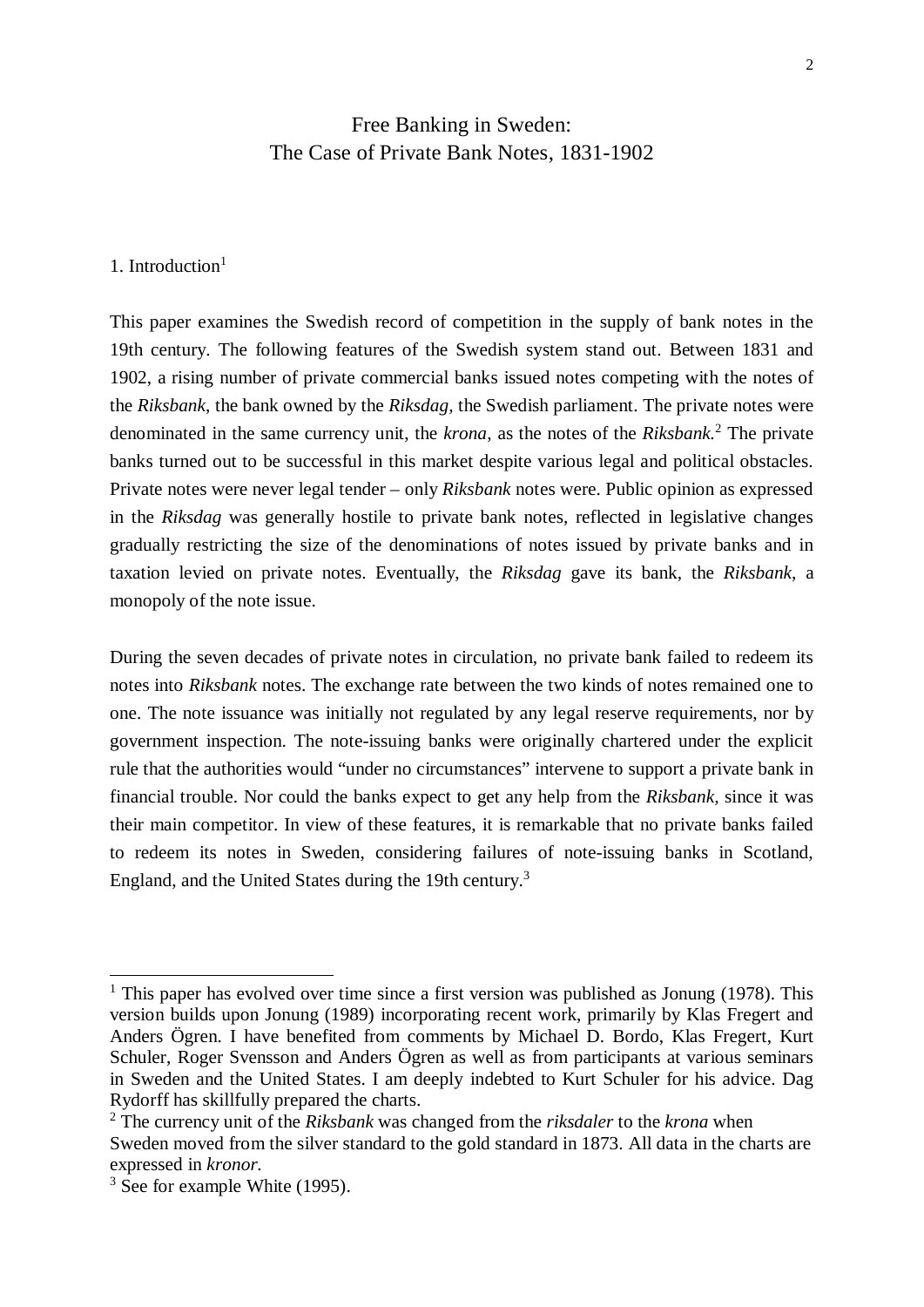The history of private bank notes in Sweden represents an episode of free banking, defined as a case where private bank in the 19<sup>th</sup> century competed with a rudimentary central bank, the *Riksbank*, in both the market for notes and for deposits. Entry into private banking was not free, although restrictions eased over time. The commercial banking system was subject to legal rules determining its performance. This period of free banking ended in 1903 when the *Riksbank* obtained a monopoly on the issuance of notes and accepted the role of a modern central bank, while the commercial banking system became the main supplier of deposits.

The plan of the paper is as follows. As empirical studies of the development of banking systems emphasize the importance of the legal framework, the Swedish banking legislation relevant to the issuance of private notes is first presented. Next, the economics of the private note issue is considered: the development of market shares, the role of the note supply to the private banks, various methods of spreading notes, the private clearing of notes and the profitability of and entry into the production of private notes. Finally, the Swedish record is summarized.

## 2. The legal framework of private note issue

The legal framework exercised a decisive influence on the development of Swedish commercial banking in the 19th century. It determined the types of banks that developed, the size and performance of the commercial banking system.<sup>4</sup> Several other laws and government decisions influenced competition and profitability within the banking system, the most important being usury laws prior to 1864, restrictions on the note denominations banks could issue and taxes on private note issue. Private note-issuing banks had to apply for a charter to start business, so the government, that is the Crown, decided the rate of entry and thus the degree of competition in the market for notes.

Because private issuance of notes was a hotly disputed political issue, most of the legislative changes concerning commercial banking dealt with it. The Crown and the nobility were supportive of the private note-issuing banks, but as the influence of the nobility in the *Riksdag* and in the cabinet declined over time due to parliamentary reforms, the government eventually phased out private notes.<sup>5</sup>

<sup>&</sup>lt;sup>4</sup> For a comprehensive survey of the legal foundations of the Swedish financial system during the period 1772-1870, see Fregert (2021).

 $5$  Ögren (2019) gives a detailed account of the political controversies surrounding the regulation of commercial banking in the period 1822-1921. See also Nilsson (1981).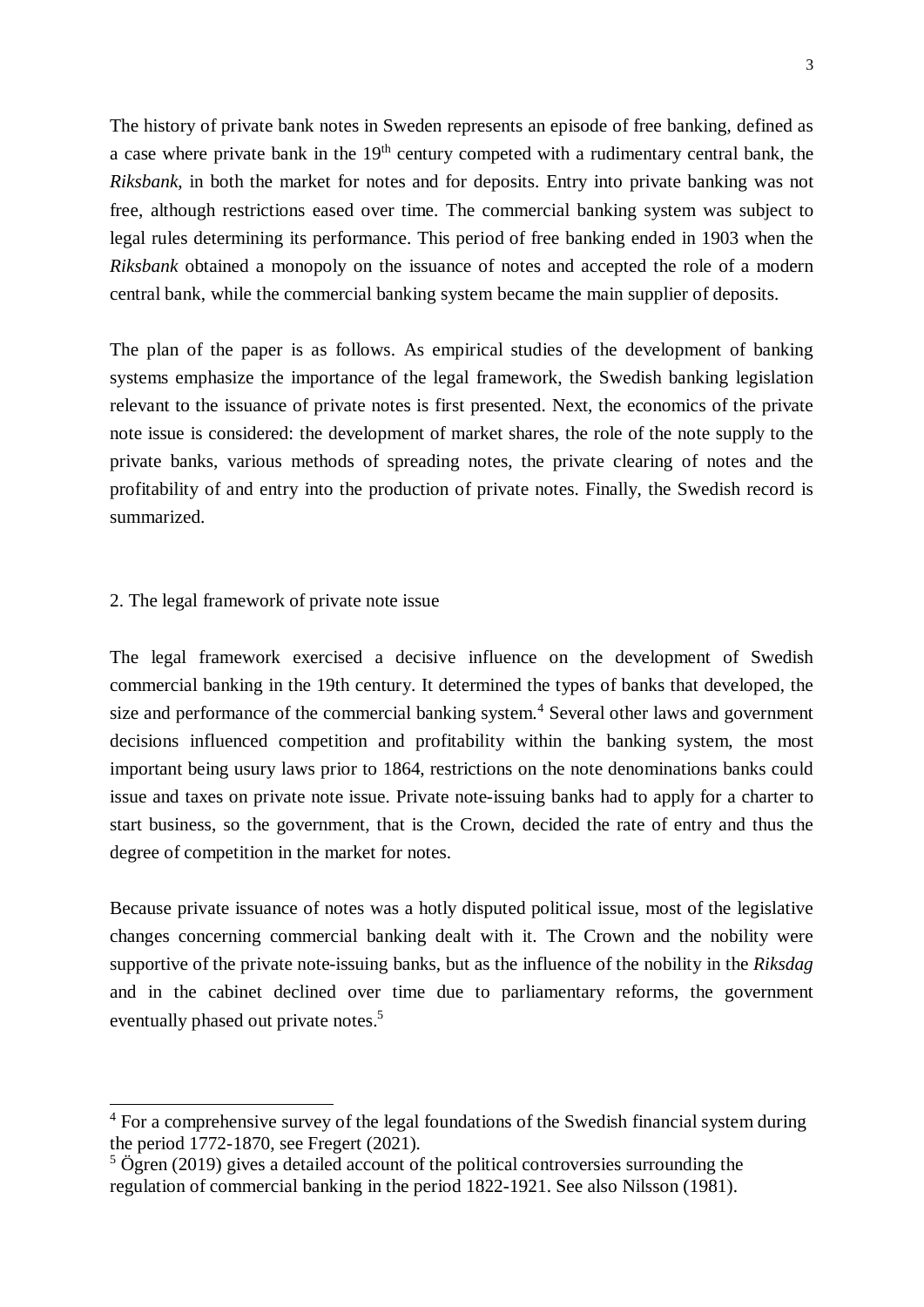#### 2.1 The royal ordinance of 1824

At the end of the 18th century, several unlimited joint-stock banks (*diskonter*) were founded in Sweden. They acted as commercial banks, financing their lending mainly through the *Riksbank*, which was formally the bank of the *Riksdag.* Thus, they were generally subordinate to the *Riksbank* and dependent on loans from it. The *diskonter* failed during the years 1815-17 because of severe financial problems, including runs on them by the public. After these events, the *Riksbank* remained the sole bank in Sweden.

In the *Riksdag* of 1823, there was general unanimity that institutions other than the *Riksbank* should be allowed to carry out financial intermediation. As a result, a royal ordinance of 1824 authorized private banks. Its preamble stated that the aim was to facilitate the establishment of private companies acting as intermediaries between owners of capital and borrowers of capital. Furthermore, these companies should be independent of the *Riksbank* in their business.

The ordinance was only five paragraphs long. It became, however, the legal basis for the Swedish commercial banking system and, unintentionally, for the issuance of private notes. The main points were as follows:

1. Banks were prohibited from charging more than the maximum legal rate of interest on their lending.

2. Private persons intending to set up a bank had to apply to the Crown for a charter (*oktroj*). The charter ran at the most for ten years, then an application for a renewal could be made. The Crown had to approve the rules and regulations of the company.

3. The banks should be organized as a partnership (*handelsbolag)* with unlimited liability. Shareholders were responsible for the business of the bank "one for all and all for one" (*en för alla och alla för en).*

4. The names of the shareholders and the rules of the company as well as all major changes pertaining to the company and its shareholders should be published in newspapers and registered at a court of law.

5. Finally, bank charters should clearly state that banks "neither in the present nor at any time in the future should expect to receive any support from public funds, and that the government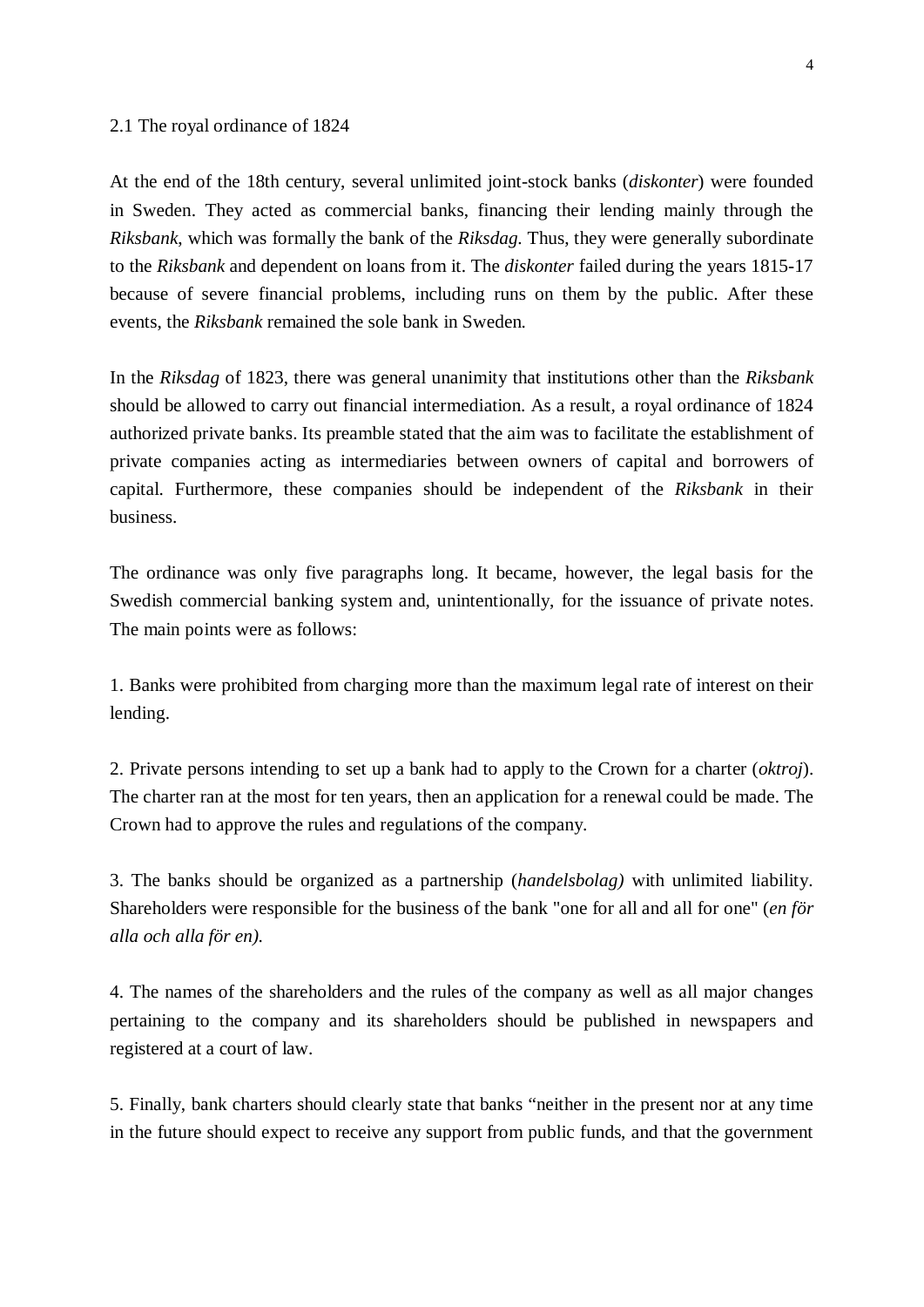authorities would under no circumstances be involved in or be contributing to the support of the activities of the banks."

Three things are worth noting concerning the ordinance of 1824. First, private banks were to be organized as joint partnerships with unlimited liability. Throughout their existence, the organization of the note-issuing commercial banks remained based on the principle of the joint responsibility of their owners, i.e., on unlimited liability. This was termed the principle of *solidariskt ansvar*, literally "solidary responsibility." For this reason, private note-issuing banks were called the *solidariska banker.* They were also classified as *privatbanker*, *sedelbanker* and *enskilda banker* in Swedish. In this text, they will be called *enskilda* (private) banks.

Joint stock banking based on limited liability was introduced later in the 19th century. However, joint stock banks were not allowed to issue notes. Instead, they based their activities on attracting deposits and on other methods of borrowing from the public. As these banks were joint stock companies, in Swedish *aktiebolag*, they were generally called *aktiebanker* as opposed to the *enskilda* banks.

Second, the involvement of the *Riksbank* with the *diskonter* was still fresh in memory, discouraging the government and the *Riksdag* from any financial engagement with the new banks. The new banks were supposed to compete with the *Riksbank,* not to cooperate with it. The public should thus not associate the new banks with the *diskonter*. For this reason, the ordinance of 1824 stated that the charters of the new banks should declare that no official support should be expected, clearly distinguishing them from their forerunners.

Third, the ordinance of 1824 did not mention the issuance of bank notes. The *Riksbank* was already issuing notes. The legal right to issue private notes was unclear. According to the constitution, only *Riksbank* notes were legal tender, thus private notes could be refused as payment for taxes. The thought that the new banks were potential suppliers of private notes apparently did not occur to the lawmakers. Still, the ordinance of 1824 became the legal foundation of the first note-issuing private banks.

More than seven years elapsed before an application for a bank charter was made. The main reason why no commercial bank was founded in the 1820s is probably the usury laws that applied to commercial banking. The maximum legal rate that a commercial bank could charge for its lending prevented it from paying competitive rates in the bidding for funds. A free informal capital market existed, specifically in Stockholm and Gothenburg, where wealthy private individuals, companies and various institutions acted as financial intermediaries,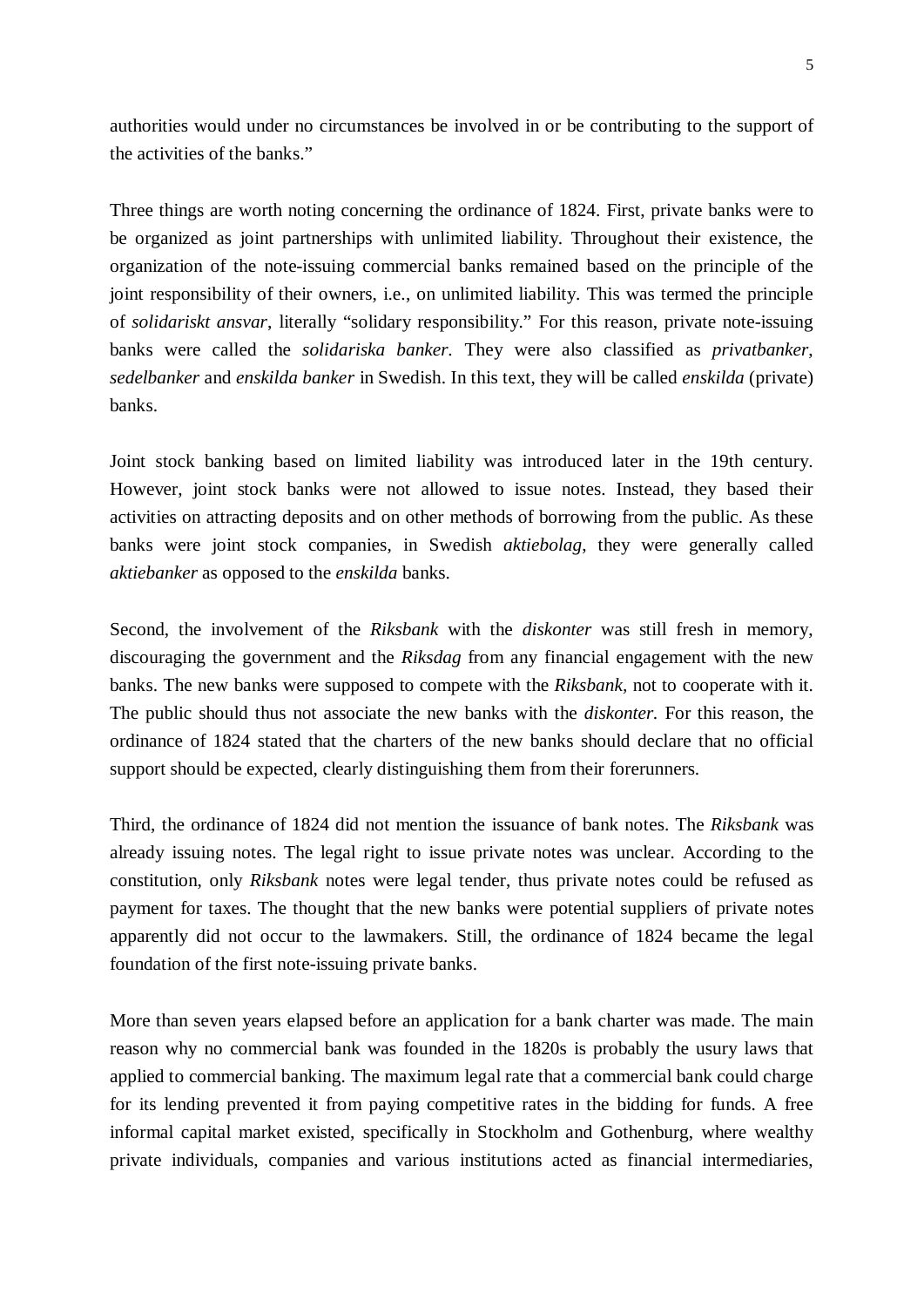attracting funds from surplus units and lending to borrowers.<sup>6</sup> The usury laws did not apply to those active as lenders on the informal markets. Consequently, a bank faced difficulties in attracting funds from prospective depositors or lenders as long as the maximum legal rates were set below prevailing market rates.

As support for this explanation, one can point to the effects of the gradual liberalization and the final repeal of the usury laws in the 1850s and 1860s. The volume of interest-bearing bank deposits expanded rapidly compared with previous decades as well as in relation to the growth of the note issue. Prior to the 1860s, private banks had to rely almost solely on their note issues to obtain funds for their lending. In the 1860s, the first joint stock banks that did not issue notes were also founded. Initially they remained small compared to the size of the *enskilda* banks.

In 1830, three merchants from the town of Ystad in the southernmost part of Sweden applied for a bank charter. The privilege was secured and in 1831 the *Skånska Privatbanken*, later the *Skånes Enskilda Bank*, started business. The most striking feature of its operation was that it immediately began to issue notes. The rules of the company, given in the charter granted by the Crown, did not mention bank notes. However, the regulations of the bank were written in such a way that it could issue noninterest-bearing certificates of deposit with denominations lower than 20 *riksdaler*, payable on demand to the bearer. This paragraph in the regulations was likely written by a clergyman familiar with foreign banking systems and instrumental in the organization of the Ystad bank.<sup>7</sup> Thus, the founders of the bank seemingly planned from the very beginning to supply the public with certificates that for all practical purposes were identical to bank notes.

The government granted a charter in 1832 to *Wermlands Provincialbank,* later *Wermlands Enskilda Bank.* This bank, too, started to supply the public with its own notes, although the rules of its charter made no mention of such an activity. Four new banks secured charters in 1836-1837 with explicit provisions in their charters for issuing notes. The commercial banking system expanded rapidly in the 1830s. The six private banks had between them founded three branch offices by 1840. (Table 1).

The notes of the private banks were quickly accepted by the public and became the major source of finance for these banks. Although, they competed with *Riksbank* notes, the government did not thwart the notes of the private banks. One reason why no steps were taken

 $6$  For a survey of the informal credit markets in Sweden in the 19<sup>th</sup> century, see Fregert

<sup>(2021).</sup>

<sup>7</sup> Brisman (1924, p. 84) and Kock (1931, p. 63-64).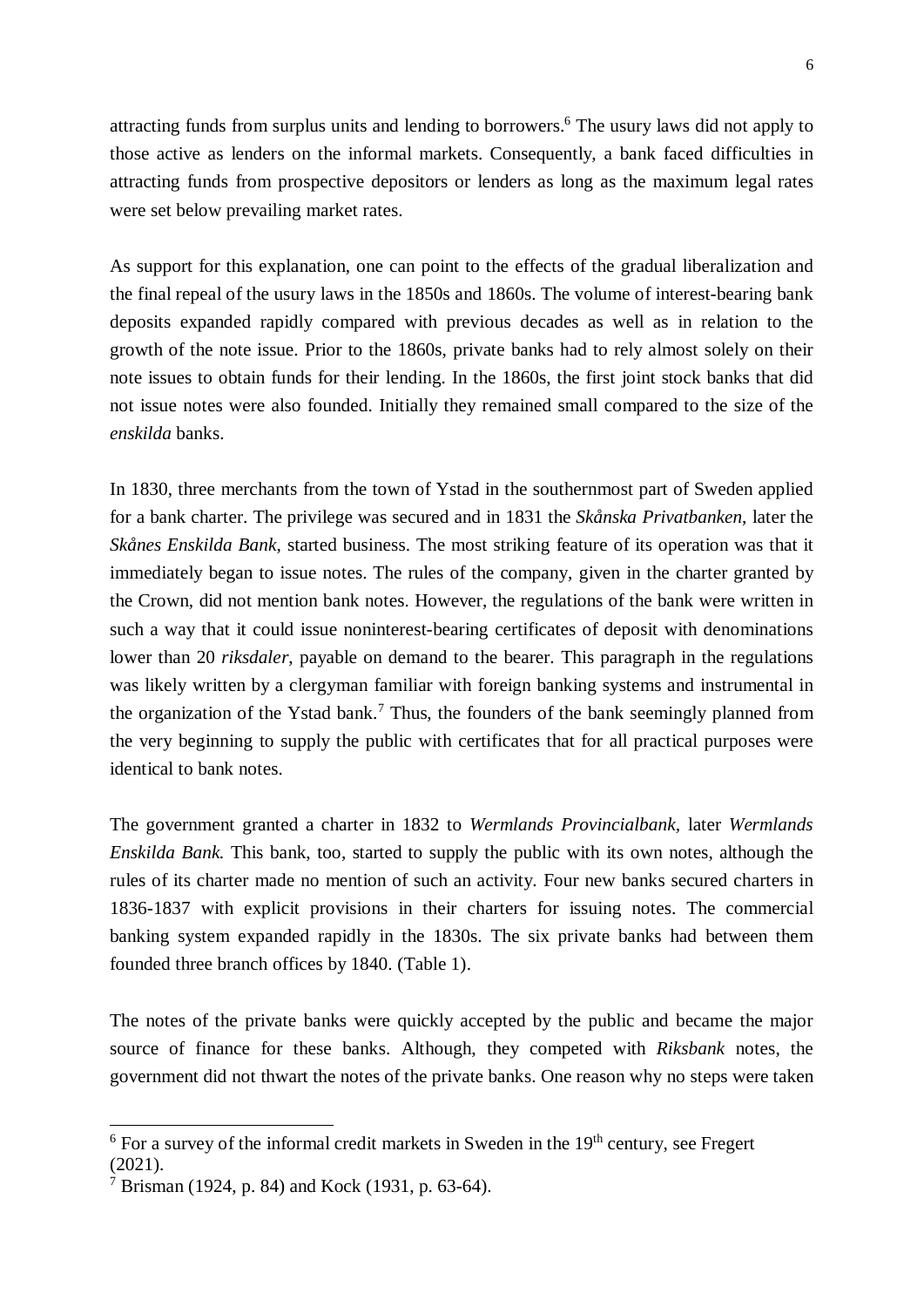against private notes in the 1830s was that public opinion was positive towards private banks at this stage. Information about the Scottish banking system had spread to Sweden and there was a belief that private banks required the right to issue notes to stay in business.

#### 2.2 The law of 1846

The charters of the six private banks elapsed in 1847. As sentiment was strong against the private notes at the *Riksdag* of 1844-1845, the *Riksdag* suggested legislation that was quite restrictive to the note-issuing banks. The Crown, however, put forth a new law in 1846 that was surprisingly favorable to the banks. This law summarized and codified the banking practices that had gradually evolved during the first charters of the private banks. The law of 1846 is an extension and development of the ordinance of 1824; it comprised 17 paragraphs, primarily dealing with note issue. Most important, the law contained rules concerning the assets required to back up the note circulation.

The main points of the new legislation in relation to the statutes of 1824 were as follows:

1. The subscribed capital (the *teckningssumma* or the *grundfond*) should be at least one million *kronor*. At least ten per cent of this capital should be paid in cash into the bank (that is, *Riksbank* notes or silver coins) before the bank could start its business, and then at least another 15 per cent within a year.

2. The rest of the subscribed capital, at the most 75 percent, could consist of *Riksbank* notes, coins, gold, and silver as well as real estate mortgages, shares (though not the shares of an *enskilda* bank), and bonds as approved by the bank. A representative of the Crown had the right to decide the collateral to be accepted. The collateral was to be deposited in a safe with a special lock requiring two keys, one held by the bank, the other by a representative of the Crown. The bank was not allowed to reduce the collateral as long as it was carrying out its business. In case the bank was dissolved, the collateral was first to be used to cover the liabilities of the bank.

3. Notes issued by an *enskilda* bank were payable on demand to the bearer. The minimum denomination was five *kronor,* and then ten *kronor* starting in 1851.

4. An *enskilda* bank was not entitled to issue notes greater than the sum of vault cash, that is *Riksbank* notes and coins, deposits with the *Riksbank*, and securities held by the bank for cash credits granted to the extent that the credits had been utilized, up to a maximum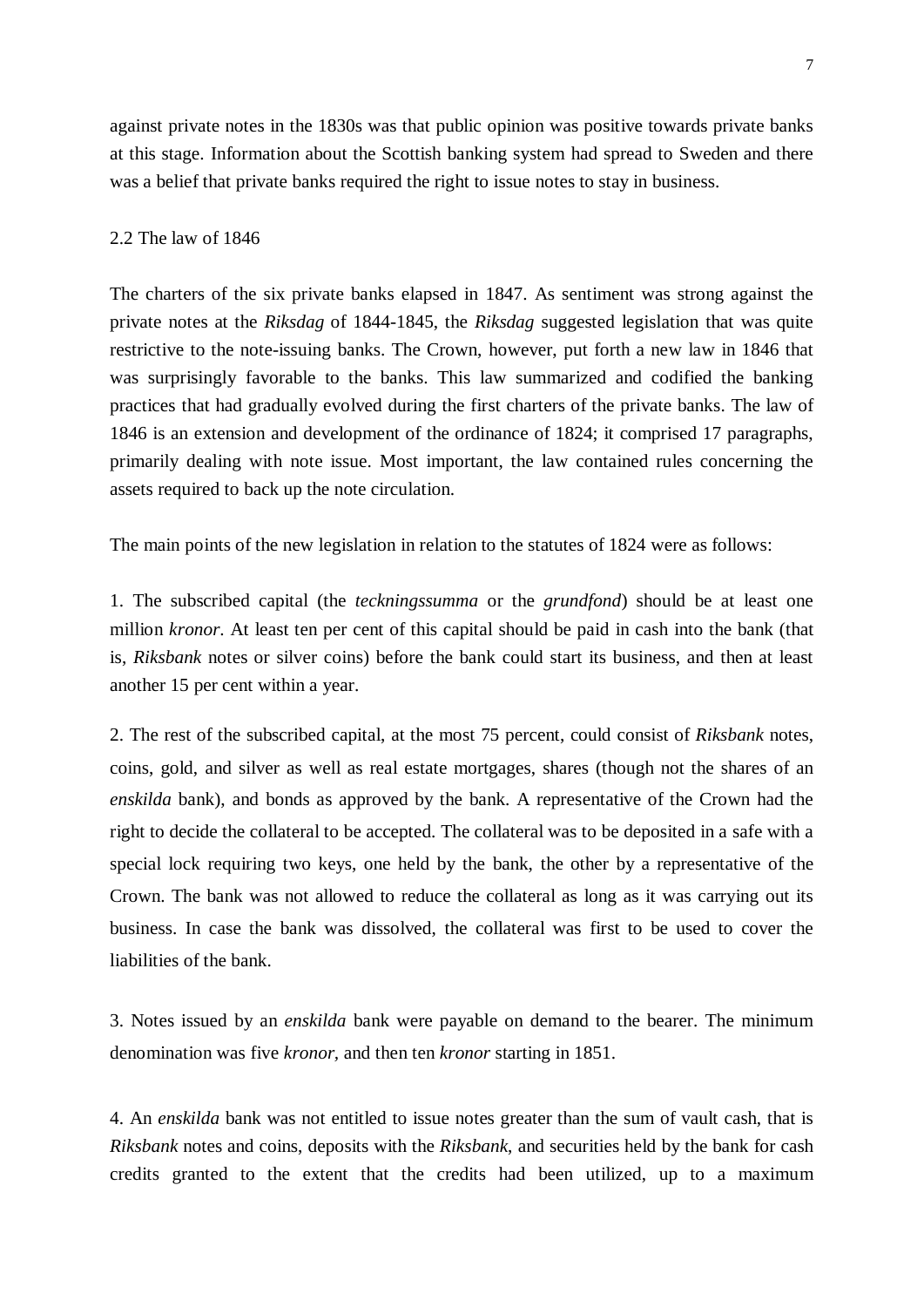corresponding to 50 percent of the entire subscribed capital of the bank. If a bank issued more notes than this sum, it should correct the situation within one month.

5. A shareholder of the bank or his heirs was not entitled during the term of the charter to sell his share unless the company gave its consent at a general meeting.

6. The bank was to send a financial statement at the end of each quarter to the Crown. A representative of the Crown had the right to inquire into the business of the bank at any time.

7. The bank was to send proofs of its notes to the Ministry of Finance as well as to publish in the press the names of those persons that were to sign the notes.

8. The main office and the branches of a bank were only to be in towns.

9. The Crown was entitled to repeal the charter during its term if a bank did not follow the law.

10. The joint responsibility of the shareholders, i.e., unlimited liability, was maintained.

All major changes introduced in the law of 1846 pertained to the note issue of the *enskilda* banks. They faced several new regulations aimed at guaranteeing the redeemability of their notes into *Riksbank* notes and coins. The rules in points 1 and 2 guaranteed that a bank did not start issuing notes without sufficient cash and secondary reserves. The reserve requirements in point 4 served as an additional protection against overissue. The compulsory consent by a meeting of the bank to any transfer of ownership of shares prevented speculation in bank shares and induced close monitoring of the management of the banks by shareholders.

The charters of the six existing banks were all renewed, and two new banks were chartered in 1847-48. As the law of 1846 was largely a codification of various rules found in the charters of the private banks that had developed prior to 1846, the law did not prevent the growth of commercial banking after 1846.

## 2.3 The legislation of 1855

In 1855, a few revisions in the law of 1846 were made. The number of shareholders should be at least 30, the minimum note denomination was reduced to five *kronor*, all the notes of *enskilda* banks were to be of the same denominations and of uniform size for a given denomination, *enskilda* banks were not allowed to trade in foreign and domestic bills and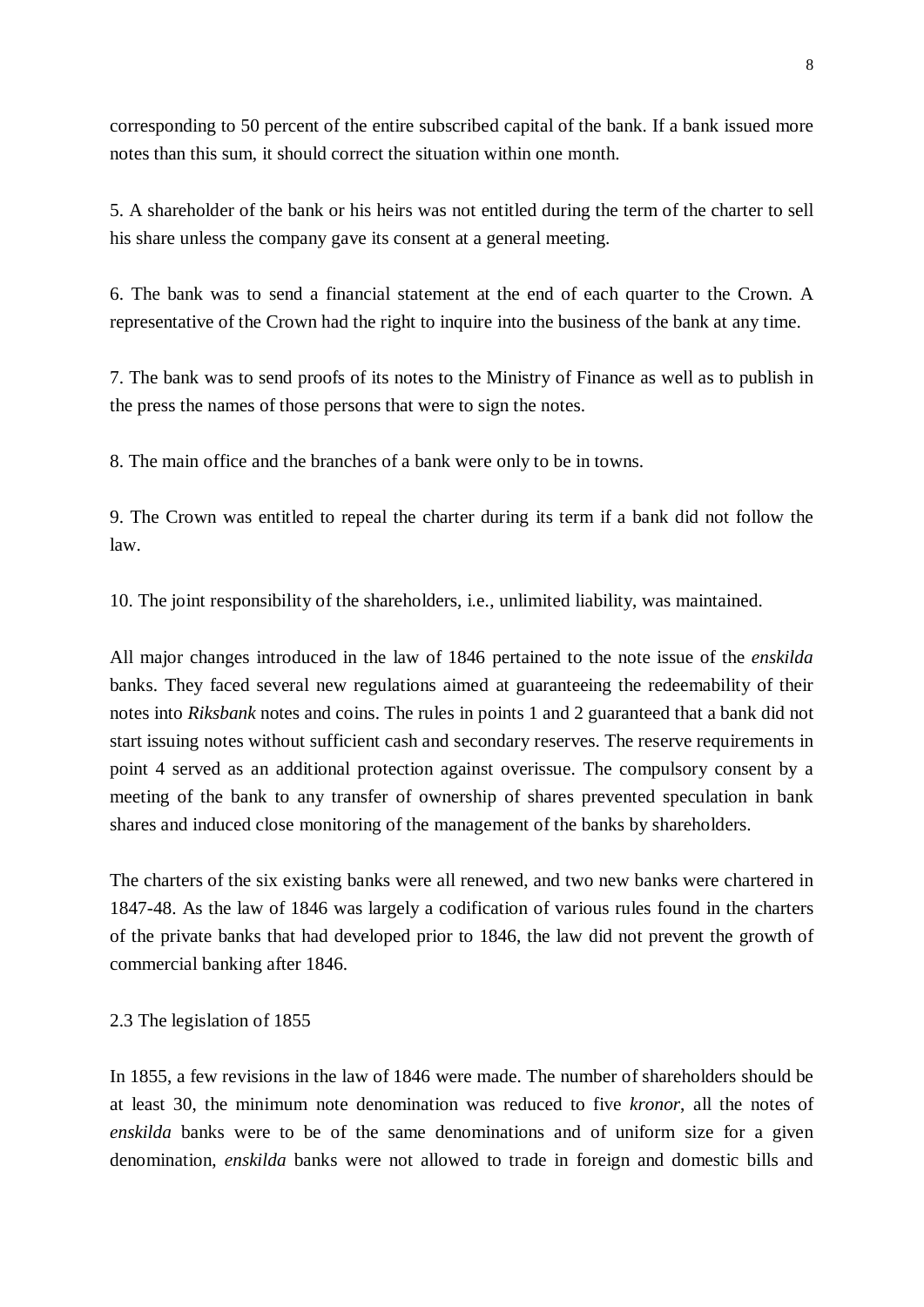interest-bearing securities, nor in gold and silver. Previously, the law of 1846 had forbidden banks to buy and sell anything but silver and gold.

These minor modifications did not change the legal framework of the *enskilda* banking system in any fundamental way. It continued to expand after 1855. Four new banks secured charters in 1856-1857. Several applications for charters were refused, however, because the authorities wanted to promote the growth of the *filial* banks, a new type of banks associated with the *Riksbank* and introduced by legislation in the *Riksdag* in 1851.<sup>8</sup>

In the 1850s, the combined note issue of the *enskilda* banks began to approach the volume of *Riksbank* notes in circulation (Chart 1). Consequently, the market share held by *enskilda* bank notes was rapidly getting as large as that of the *Riksbank* notes (Chart 2).

2.4 The legislation of 1864

The *Riksdag* of 1862-63 suggested several radical changes in the legislation pertaining to the banking system. First, the maximum limit on the rate of interest to be charged by banks was abolished. In Swedish, this was called *räntans frigivande*, literally the liberation of the rate of interest. This step proved to be a crucial prerequisite for the rise of deposit banking. Second, a new law permitted the establishment of commercial banks that did not issue notes. These banks could be organized either as joint stock companies with limited liability or as companies with unlimited liability. Third, the growth of the *filial* banks was effectively halted by a decision to reduce the financial support they received from the *Riksbank*. Fourth, a comprehensive collection of statutes was adopted to cover the *enskilda* banks. The law of 1864 replaced the legislation of 1824, 1846 and 1855, essentially by extending the earlier provisions and making them more detailed. No far-reaching alterations were introduced. The most notable changes were:

1. The denominations of *enskilda* bank notes were restricted to 5, 10, 50, 100, and 500 *kronor*. They were not to be "of the same design" as the notes of the *Riksbank*.

2. *Enskilda* bank notes were to be redeemed in coins or the notes of the *Riksbank* if presented at the main office of the *enskilda* bank. If payment was not received on demand, the holder of

<sup>8</sup> The section below on *Countermeasures by the Riksdag* deals with the record of the *filial* banks.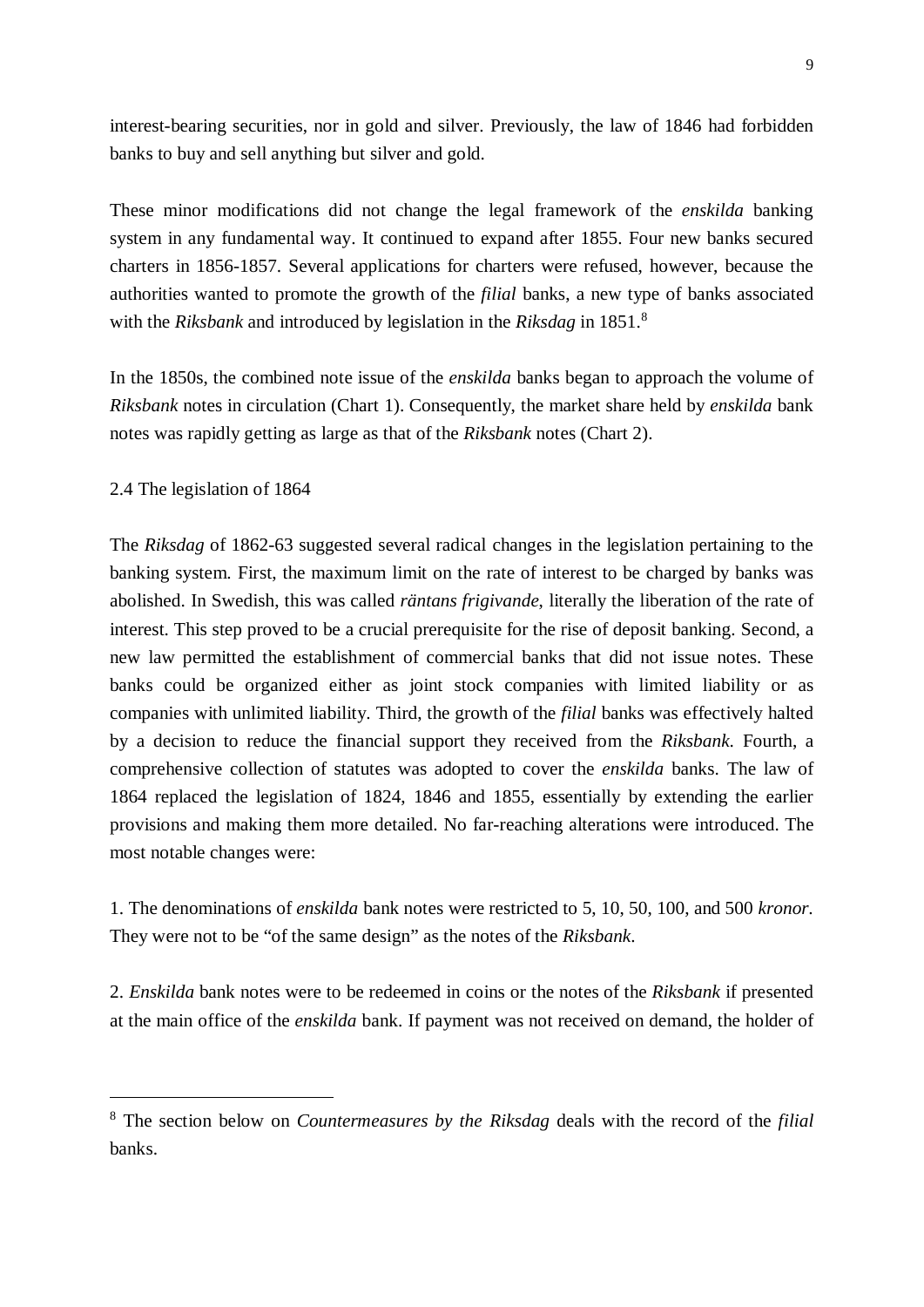the bank note was entitled to obtain principal and interest at 6 percent per year from the date payment had been refused until payment was obtained.

3. The capital of the bank should be fully paid-up in cash within a year of the bank opening its business. Then at least 60 and at the most 75 percent of the capital should be converted into public bonds.

4. The names of the shareholders with unlimited liability were to be published in the newspapers.

5. A shareholder who was a director of the bank was to deposit with the bank at least one of his shares. This share was to remain deposited with the bank as long as he remained in office.

The banking law of 1864 changed only to a minor extent the legal framework for the *enskilda* banks. The rules concerning the note issue were made slightly tighter. The changes pertaining to the usury laws and the joint stock banks had more profound effects on the growth of commercial banking. The first joint stock banks in Sweden were founded in the 1860s. Bank deposits became rapidly an attractive source of finance and the *enskilda* banks started to pay more attention to their deposit activities than hitherto. The growth in deposits had commenced at the end of the 1850s, when banks could pay higher rates on their deposits than previously because of the economic crisis of 1857.

The legislation of 1864 became the legal foundation of Swedish commercial banking for the rest of the 19<sup>th</sup> century. Because of Sweden's adoption of the gold standard in 1873, the law of 1864 was slightly revised in 1873. The reserve requirements of the *enskilda* banks were changed to include gold in their reserves. The banks were to redeem their notes in gold on demand at their main offices. This change should be regarded as an attempt at introducing the gold standard in Sweden by increasing the holdings of gold outside the *Riksbank*. However, as the Swedish public never held and used gold widely as a store of wealth or as a medium of exchange, this change in the law did not matter much except that it forced the *enskilda* banks to purchase minor volumes of gold.<sup>9</sup>

The other main modifications of the law of 1864 made in 1873 concerned the minimum note denominations of the *enskilda* banks. Permission to issue notes of five and ten *kronor* was granted only temporarily. Furthermore, a fine of 1000 *kronor* a day was to be paid by a bank that fell short of its reserve requirements. The banks were also requested to send a monthly report – previously it was quarterly – to the Ministry of Finance. All these changes tightened

<sup>&</sup>lt;sup>9</sup> See Jonung (1984) on the workings of the classical gold standard in Sweden.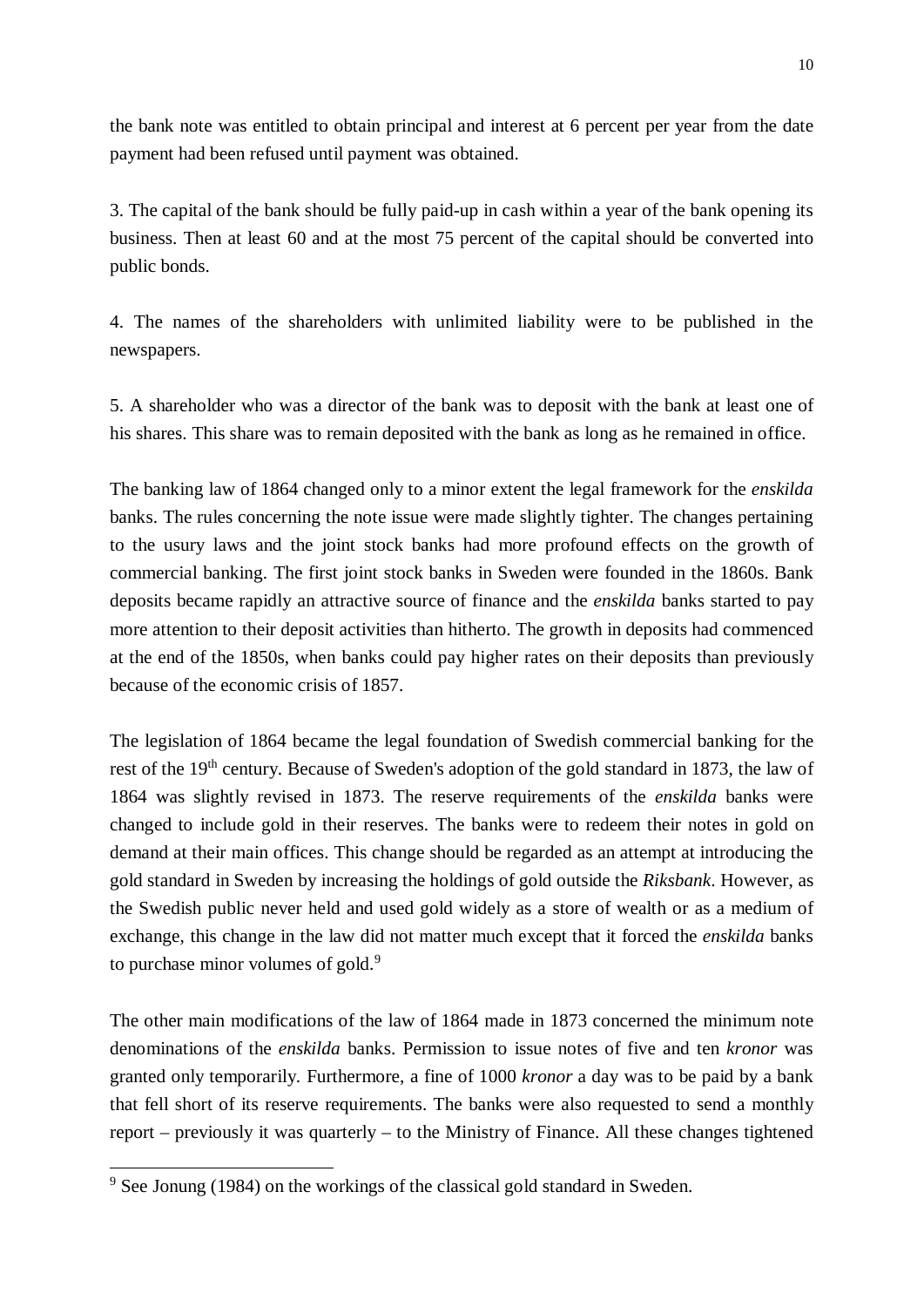the rules about note issue, although none of them became an effective hindrance to the growth of the *enskilda* banks, as seen from Chart 1.

In the 1860s and 1870s, the commercial banking system expanded rapidly, most noticeably in the first halves of these decades. Between 1864 and 1866, 13 new *enskilda* banks were chartered (Table 1). Starting in the 1860s, the *aktie* banks and the *enskilda* banks existed side by side, both competing in the market for deposits, while the *enskilda* banks competed with the *Riksbank* in the market for notes.

By the first half of the 1870s, practically all of Sweden was covered by note-issuing banks, competing with the *Riksbank*. By 1875, 25 banks were in operation. Only one new bank was chartered after 1875. It is indicative that this was an *enskilda* bank in the northernmost part of Sweden, starting business in 1893. This area of Sweden was financially underdeveloped by comparison with the rest of the country.

Banking legislation remained basically unchanged in the last quarter of the 19th century except for the prohibition of the private notes of 5 and 10 *kronor* around 1880. This step was detrimental to the expansion of the note issue of the *enskilda* banks, leaving the *Riksbank* as the sole supplier of notes of these denominations. Nevertheless, the stock of private notes continued to grow (Chart 1).

Opinion in the *Riksdag* remained, however, hostile to private bank notes. New proposals for legislation to give the *Riksbank* a monopoly of note issue were continuously presented. Eventually, the *Riksdag* adopted in 1897 a law that gave the *Riksbank* this privilege. Private notes were to be phased out of circulation by 1903, while the *enskilda* banks were to be compensated for the loss of their notes by loans and advances from the *Riksbank* to facilitate the transition. However, the terms offered were not attractive enough, so the volume of private notes continued to expand, reaching an all-time high in 1900. In response, the *Riksdag* changed the law in 1901, making its offer more attractive. Now *enskilda* banks started to reduce the volume of notes in circulation. By the end of 1903, private notes held by the public were negligible. In 1906, private notes were no longer legally a claim that the *enskilda* banks had to accept.

The elimination of the private notes went smoothly. The public was informed about the legislation through the newspapers and announcements in the churches. No banks experienced financial difficulties. Several *enskilda* banks reorganized as joint stock banks with limited liabilities for their owners. Their gold reserves, previously held as backing for the note issues,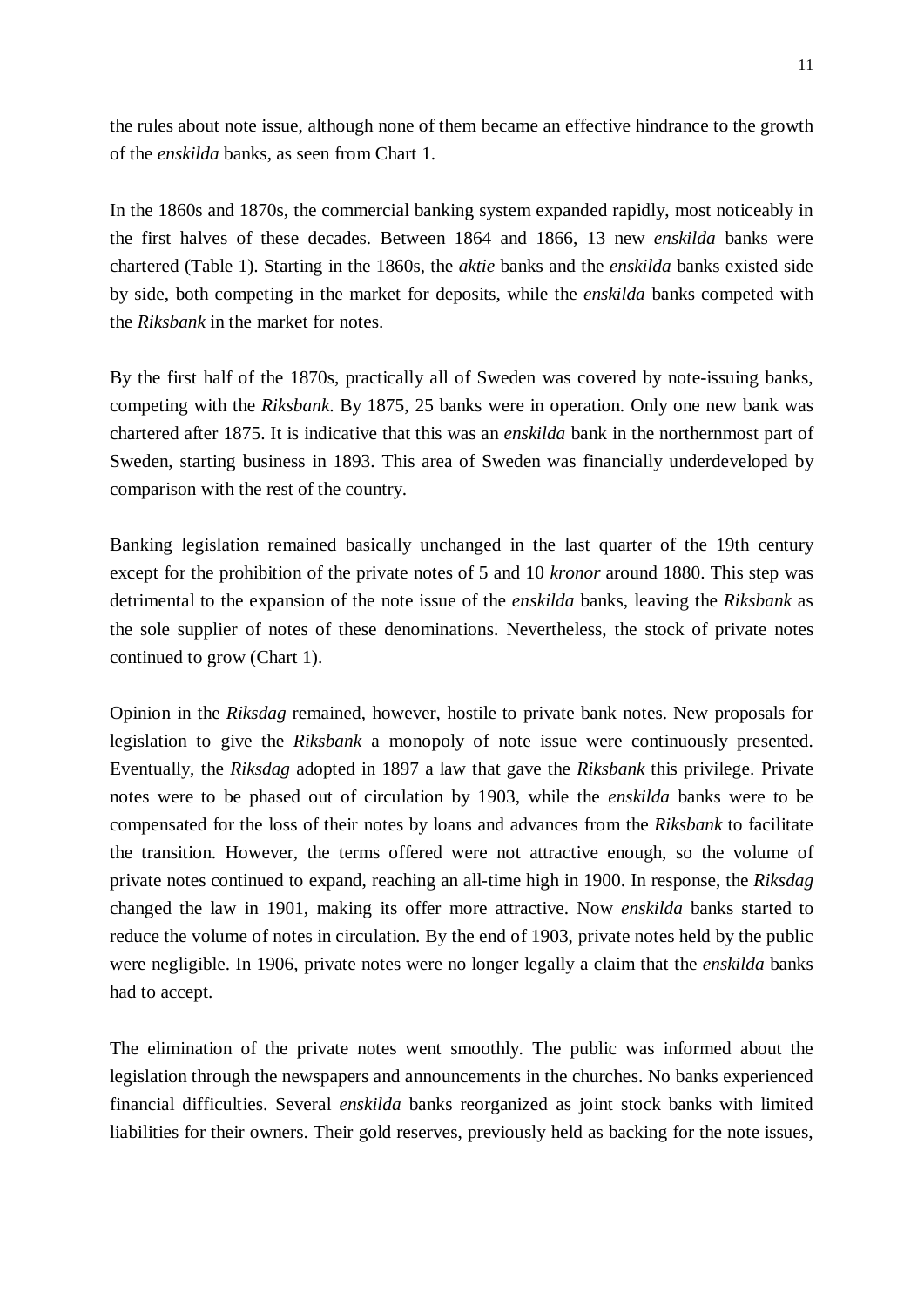were sold to the *Riksbank* to be used as reserves behind the growing volume of *Riksbank* notes in circulation.

## 3. The market for notes

The *Riksbank* and the *enskilda* banks competed in the market for notes for seventy years. During these years, the market shares of private and *Riksbank* notes underwent considerable changes. As displayed in Chart 1 and 2, the rapid growth of private bank notes from the early l830s to the mid l870s is striking. The volume of *enskilda* bank notes in circulation increased from 2 million *kronor* in l834 to close to 70 million *kronor* in l875.

*Riksbank* notes exhibited a different pattern. In the l830s and l840s, they fluctuated around 35 million *kronor,* then expanded in the 1850s, reaching a peak of 57 million *kronor* in 1857. After the crises of 1857-58, they declined, until the end of the 1860s. The volume of notes in circulation was below 25 million *kronor* in 1869 – an all-time low for *Riksbank* notes while the 1860s was a decade of rapid expansion of private notes.

The volume of *Riksbank* notes held by the public (total notes minus those commercial banks held as reserves) displays the same long-run pattern as the total circulation, although the difference between these two measures increased as the *enskilda* bank holdings of *Riksbank* notes expanded. *Riksbank* notes held by the public reached their lowest level in 1869.<sup>10</sup> It is indicative that the *Riksbank* started in that year to accept the notes of the private banks. By then the public's holdings of private notes was roughly 2.5 times as large as its holdings of *Riksbank* notes. The holdings of private notes by commercial banks were not very large, at the most a few million *kronor*. 11

During the last half of the 1870s, the volume of *enskilda* and *Riksbank* notes declined sharply because of the depression following the boom of the early 1870s. It then remained roughly constant until the 1890s. The volume of notes expanded rapidly by the end of the century, the supply of private notes surpassing the level of 1874, reaching its highest level shortly before private notes were taken out of circulation. (Chart 1).

Between 1875 and 1880, market shares changed substantially. The share of *Riksbank* notes declined between 1875 and 1877, then expanded between l878 and 1880. (Chart 2). These pronounced swings were caused by changes in the legislation concerning the denominations

 $10$  See Jonung (1989).

 $11$  See Jonung (1989).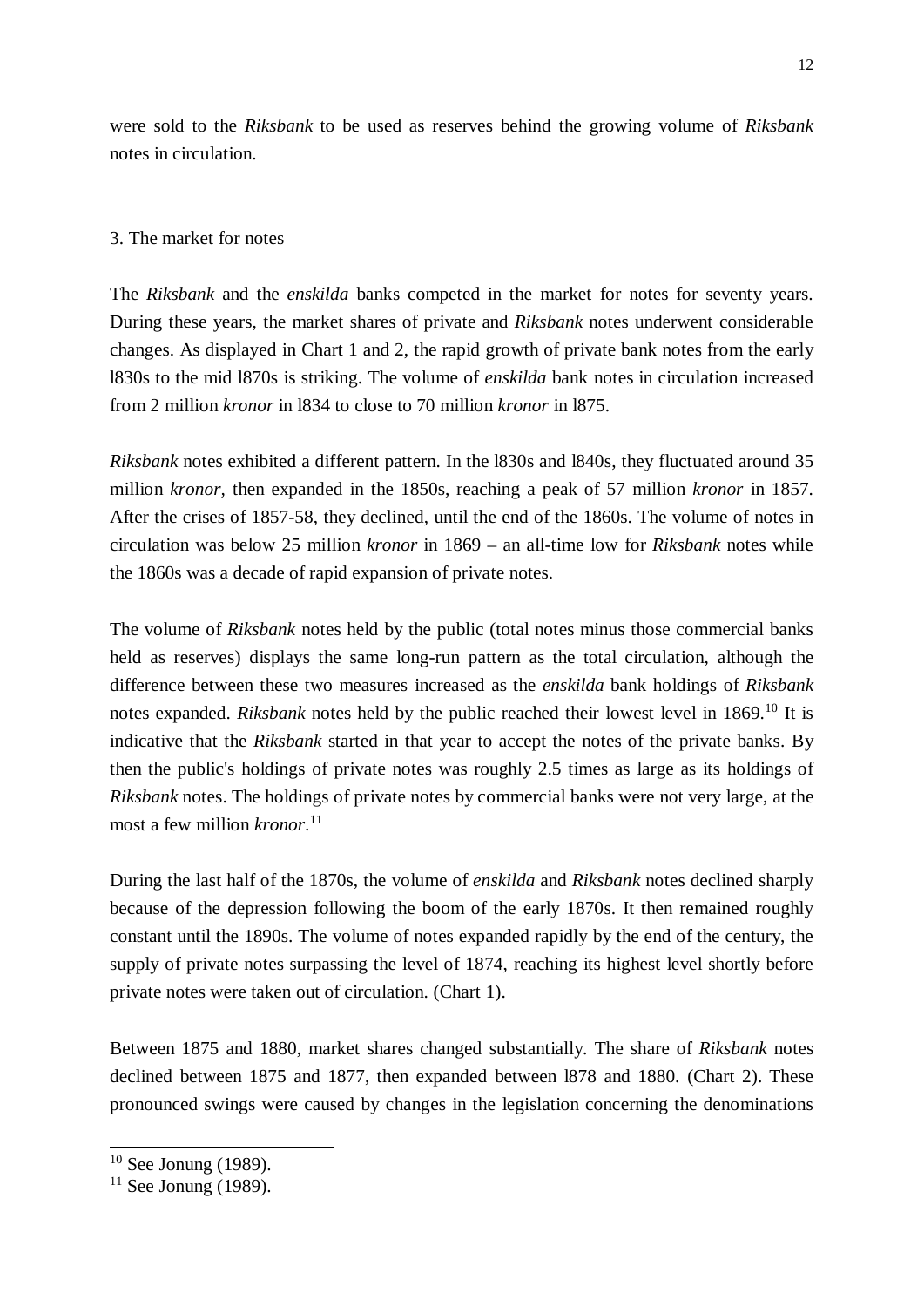supplied. The *Riksdag* decided in 1875 that the *Riksbank* should withdraw its notes of one *krona.* At that time this was the smallest denomination in circulation. After this step, the *Riksbank* and the *enskilda* banks both supplied five *kronor* notes as the lowest denomination. The abolishment of the one-*krona* note caused a sharp decline in the market share of *Riksbank* notes. However, when the five-*kronor* notes of the *enskilda* banks were prohibited in 1878, the *Riksbank* became the sole supplier of this denomination. Consequently, it increased its market share considerably in 1878-80. The *enskilda* banks, however, were able to increase their issue of ten-*kronor* notes and compensate to a small extent for the loss of their five*kronor* notes.

These sharp fluctuations in market shares indicate that the notes of the *Riksbank* and of the *enskilda* banks were close substitutes. The public chose the composition of denominations it found most attractive, paying hardly any attention to the origin of the notes. The fact that the *enskilda* banks were able to increase their issue of ten-*kronor* notes after 1880 can most readily be explained by the large number of offices of these banks compared to the offices of the *Riksbank*.

The increase in the market share of *Riksbank* notes in the 1880s and 1890s was due to two factors. First, the prohibition of five-*kronor* note for the *enskilda* banks was a severe blow to them. Second, the *Riksbank* founded branch offices in the last decades of the 19th century. Despite these adverse developments, the *enskilda* banks managed to expand their note issues from the end of the 1880s, albeit at a slower rate than the *Riksbank*.

After the disappearance of private notes at the turn of the century, the supply of *Riksbank* notes expanded rapidly, replacing private notes. However, the share of notes in the money stock declined after the *Riksbank* obtained the monopoly on issuing notes. This suggests that the *Riksbank* was not able to replace completely private notes by *Riksbank* notes.

4. The economics of the private bank notes

4.1. The importance of the note issue to the *enskilda* banks

The first *enskilda* banks based their existence solely on the issuance of notes. Notes were the major liability of the banks and the circulation of notes financed their lending. In fact, depositonly commercial banks were not founded until the 1860s. Thus, banks derived their profits from issuing notes during the first four decades of Swedish commercial banking.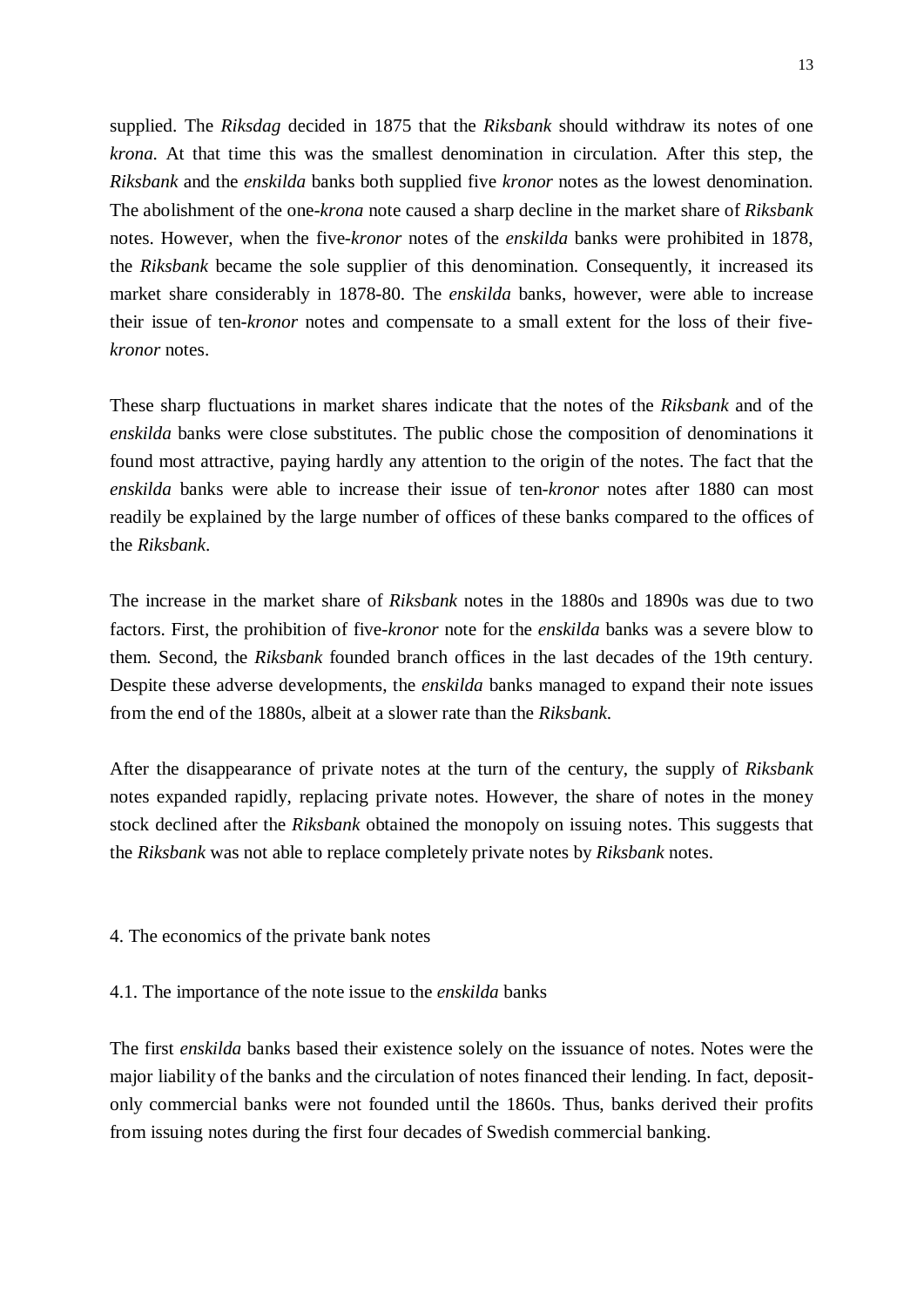Deposits were initially very small compared to note circulation for the private banks, as seen from Table 2, which shows the volume of notes, demand, and time deposits of the noteissuing commercial banks for selected years 1835-1895. Deposits did not surpass note issue until 1867. After then their share continually increased. In the early stages of the *enskilda* banks, some even refused to accept deposits from the public. Generally, these facilities were subject to various restrictions. For example, there are reports that banks asked depositors to withdraw funds when the banks had difficulty finding profitable outlets for their deposits. Other banks charged their customers for the right to deposit money.

A major reason why the first banks relied to such an extent on notes at the expense of the development of deposits is found in the usury laws. They prevented banks from paying competitive interest rates on their deposits. Instead, the unregulated free market offered higher rates and attracted funds for which the banks could not compete. As long as the regulations on interest rates were effective, the issuance of notes remained the main source of revenue for banks.

Another reason why deposits did not surpass private notes until the 1860s is probably that the public was more accustomed to the use of notes than deposits. Notes of the *Riksbank* had been circulating in Sweden for a long time, at least since the early half of the 18th century. Apparently, it took more time for the commercial banking system to establish public confidence in its deposit facilities than in its notes.

After the abolition of usury ceilings at the end of the 1850s and early 1860s, deposits of commercial banks increased rapidly. The foundation of *Stockholms Enskilda Bank* in Stockholm in 1856 was a breakthrough for deposit banking. This bank was the first *enskilda* bank with its main office in the capital. A large capital market existed by then in Stockholm, from which the new bank could attract funds. The Stockholm bank had to rely on deposits to a larger extent than banks in the countryside because the *Riksbank* was a strong competitor in the market for notes in the capital. Instead, the *Stockholms Enskilda Bank* tried to spread its notes to other parts of Sweden.<sup>12</sup>

To sum up, the right to issue notes was the basis for commercial banking in Sweden in the 19th century. Without it, the development of banking would most likely have been delayed. Notes were a sizeable share of the liabilities of the note-issuing banks right up to the abolition of private bank notes (Table 2).

 $12$  See Nilsson (1981).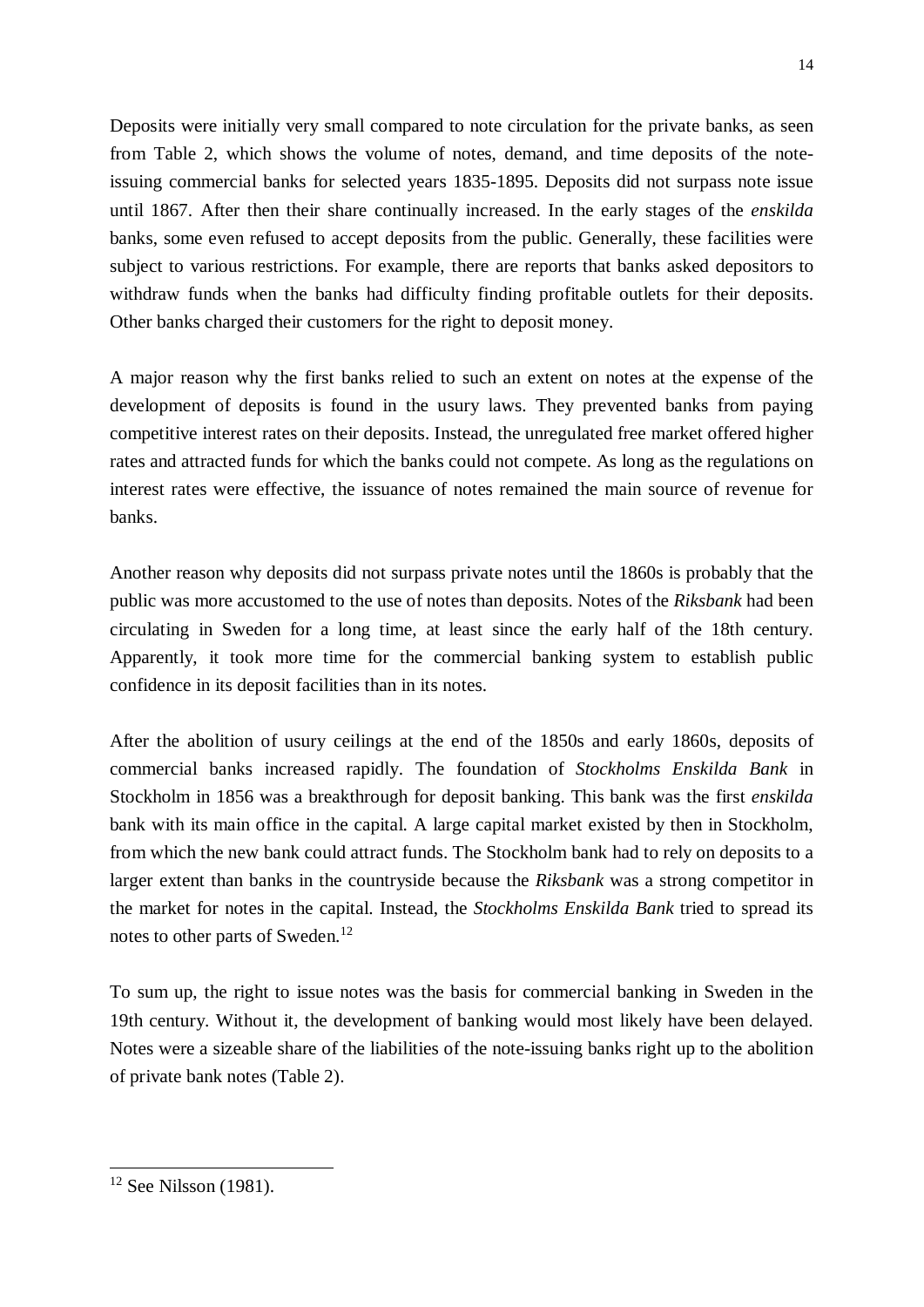#### 4.2 Methods for increasing the circulation of private bank notes

The issuance of notes was initially the most important activity of the private banks. As the profitability of the note issue was dependent on the volume of notes held in circulation, ignoring the costs of administering the note supply, the *enskilda* banks gradually developed techniques to increase the volume of notes held by the public. These methods aimed at bolstering public confidence in private notes as well as facilitating their use.

The *enskilda* banks also aimed at withdrawing *Riksbank* notes from private circulation by exchanging them for their notes. This latter activity was intimately connected with the cash management of the private banks, because *Riksbank* notes were their predominant reserve asset. By replacing *Riksbank* notes with their own notes, the *enskilda* banks could expand their note issues and simultaneously obtain reserves. According to Brisman, the "catching of legal tender" (*att uppfånga riksmynt*) was the favorite sport of the *enskilda* banks that they carried out *con amore*. 13

*The use of note-exchangers.* That private bank notes were not legal tender was a major problem facing the *enskilda* banks. Their notes were not accepted as payment for taxes, customs duties, and other fees to the government. Private sellers could also legally refuse to accept private bank notes. Thus, in certain transactions, holders of private notes were forced to exchange them for *Riksbank* notes, which were legal tender. There were several complaints against the *enskilda* banks about this state of affairs.

The private banks developed ways of eliminating these obstacles. They supplied the proper government officials, specifically the tax collectors (the *landskamrer* and the *kronofogde*) with appropriate funds of *Riksbank* notes and coins to use in exchanging private bank notes for legal tender notes. This fund was termed the *växlingskassa,* literally the exchange fund. Private banks also paid government officials to exchange private notes and to manage the exchange funds. Other officials were also paid for similar services as *sedelväxlare*, literally note exchangers. Through such systems the private banks increased the attractiveness of their notes and thus the demand for them. Eventually, as mentioned above, the private note supply was so large that the *Riksbank* was forced to accept private notes at par with *Riksbank* notes. This happened in 1869.

*Clearing of private notes.* The first private note banks did not always accept the notes of other private banks at par. Gradually, however, they agreed to redeem each other's notes on demand at par. Furthermore, the note exchangers of the private banks exchanged the notes of other

<sup>13</sup> Brisman (1934, p. 24).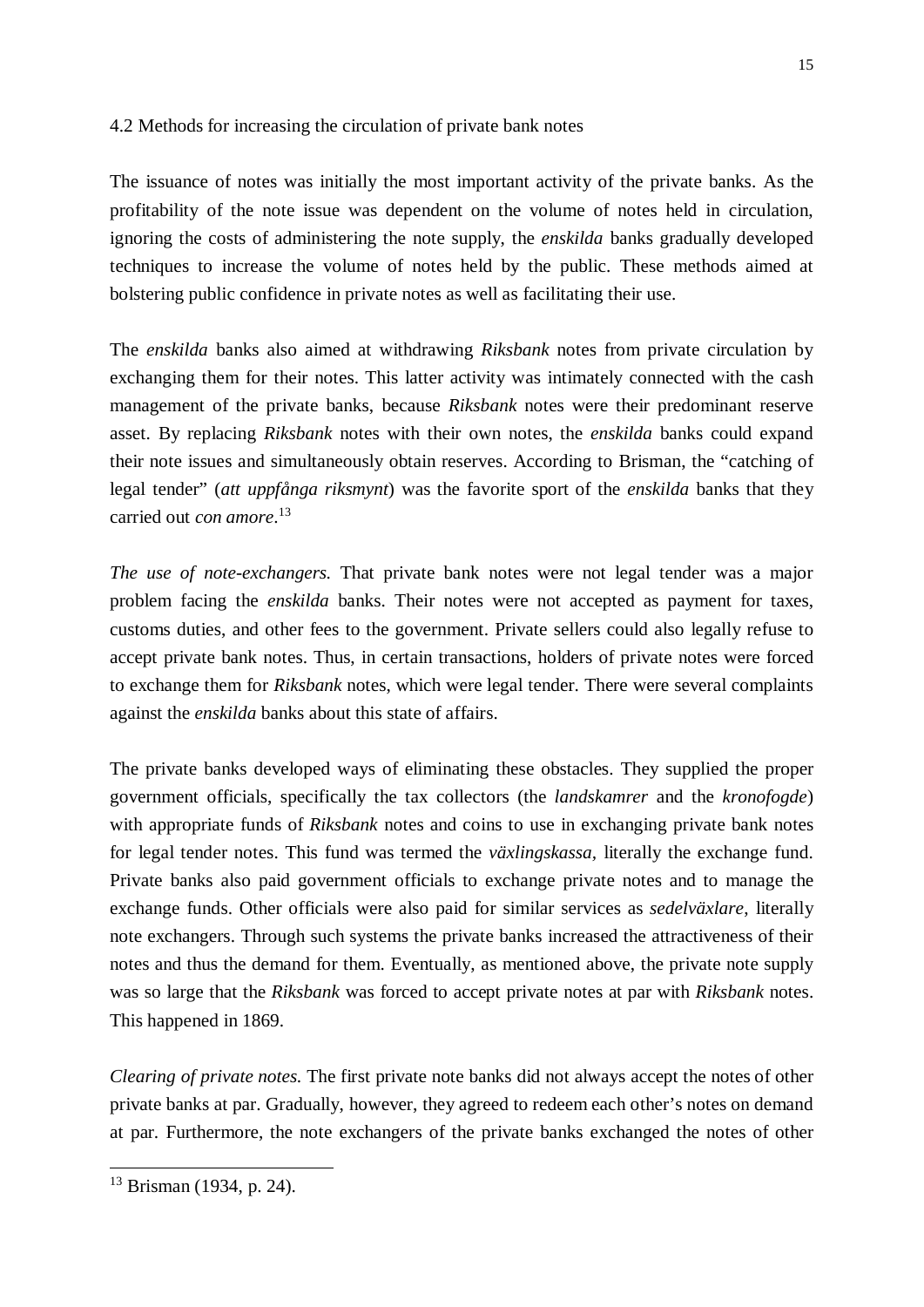private banks. In this way, the *enskilda* banks maintained collectively the full convertibility of their notes. This system developed spontaneously.

*Counterfeits.* Another method of maintaining the demand for private notes concerned the treatment of counterfeits. During the first decades of private circulation, a large number of notes of different sizes, designs, colors, and denominations existed, facilitating the rise of counterfeited notes. The public could hardly detect all the counterfeits. Private banks generally accepted and redeemed counterfeits that were well designed.<sup>14</sup> In cases of badly designed counterfeits, banks refused to accept them, and holders had to incur the losses.

*Denominations.* A key method of increasing the demand for notes was to supply the public with notes of low denominations. In the 1840s, the *enskilda* banks supplied no less than seven denominations between 3 and 15 *kronor*, while the *Riksbank* had only one denomination in this range. Low-denomination private notes were more profitable than the higherdenomination notes because they tended to stay out longer in circulation. Banking legislation, however, eventually restricted the number of denominations as well as requiring standard sizes for private notes.

*Note spreaders.* Private banks employed various note spreaders (*sedelspridare* or *kommissionärer)*. They were paid by a bank to disburse its notes. The basic idea was to disburse the notes as far as possible from the main area of circulation of the notes. In this way, they remained in the hands of the public longer before returning to the main office for redemption. There are several cases of this practice reported in the literature on the *enskilda* banks, although the system of note spreaders was apparently not itself widespread.

Most *enskilda* banks had two or three such employees.<sup>15</sup> It is reported that the *Östergötlands Enskilda Bank* employed a private banking firm to circulate its notes in the district of Jämtland in northern Sweden, "from where they could not come back very soon".<sup>16</sup> The *Örebro Enskilda Bank,* with its main office in central Sweden, opened a small branch (*kommissionskontor*) in the town of Strömstad at the border with Norway, hoping to circulate its notes in Norway. The *Wermlands Enskilda Bank* tried the same policy. As the *Stockholms Enskilda Bank* – the first *enskilda* bank with its main office in Stockholm – met with strong competition from *Riksbank* notes in the capital, the new bank tried to use note spreaders to circulate its notes in northern Sweden, where hardly any *enskilda* banks were operating.

<sup>14</sup> Brisman (1934, pp. 23–24).

<sup>15</sup> Brisman (1934, p. 24).

<sup>16</sup> Brisman (1934, p. 22).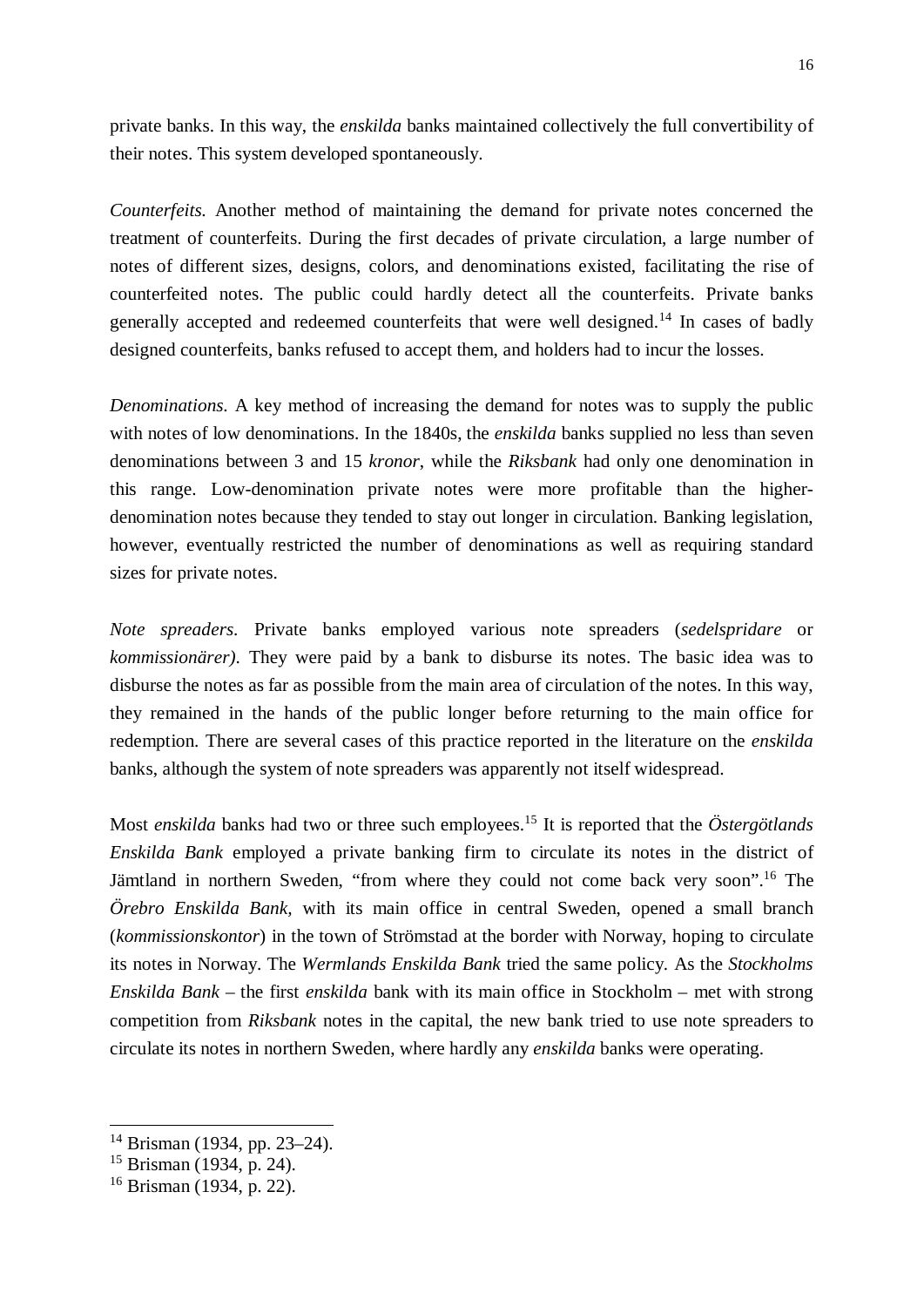*Branch offices.* The extension of branch offices contributed to the spread of private notes, as the branch offices extending loans were using the notes of the bank. Table 1 displays the number of branch offices of the *enskilda* banks and the joint stock banks. It is significant that the *enskilda* banks were guaranteed credit from the *Riksbank* when private notes were abolished at the turn of the century, provided they did not close any branches. Apparently, it was feared that some branch offices were going to be unprofitable and thus closed when the *enskilda* banks lost their right to issue notes.

*Recall of cash credits.* The *enskilda* banks supported the development of lending on cash credit, a system imported from Scotland, although it was unprofitable per se. Borrowers of cash credit were asked once a year to repay their full debt by a certain date. Then the *enskilda* bank obtained payment in *Riksbank* notes, coins, and various private bank notes. The next day the loan was extended again but now it was paid out only in the notes of the *enskilda* bank giving the cash credit. This was an effective method for a single bank to replace the notes of its competitors. The *Örebro Enskilda Bank* even required its borrowers of cash credit to repay their loans twice a year. This system of yearly payments of loans to extract the notes of other banks apparently declined after the 1850s.

## 4.3. Countermeasures by the Riksdag

The *Riksdag*, the owner of the *Riksbank,* did not accept the new entrants on the market for notes that threatened the profitability of the *Riksbank*. The parliament took several legislative steps to counteract the competition from the *enskilda* notes. These steps involved establishing the *filial b*anks, founding *Riksbank* branch offices in every provincial capital, taxing private notes, prohibiting private notes of small denominations, and eventually prohibiting private notes outright. Among these measures, the establishment of *filial* banks turned out to be the least successful one.

Opposition to private notes was reflected in the *Riksdag* by continued proposals to impose various restrictions on the *enskilda* banks. The view that the *Riksbank* should be given the monopoly right on the issuance of notes was strong, in particular among farmers and clergy in the *Riksdag*. One result of this critical attitude was that in 1851 the *Riksdag* established subordinate institutions, the *filial* banks, literally branch banks. The *Riksbank* had by then besides the main office in Stockholm only two branches, one in Gothenburg and one in Malmö. These were the three biggest towns in Sweden at the time.

The *filial* banks were to be founded by private individuals and were to obtain credit from the *Riksbank.* They did not have the right to issue notes of their own and were thus similar to the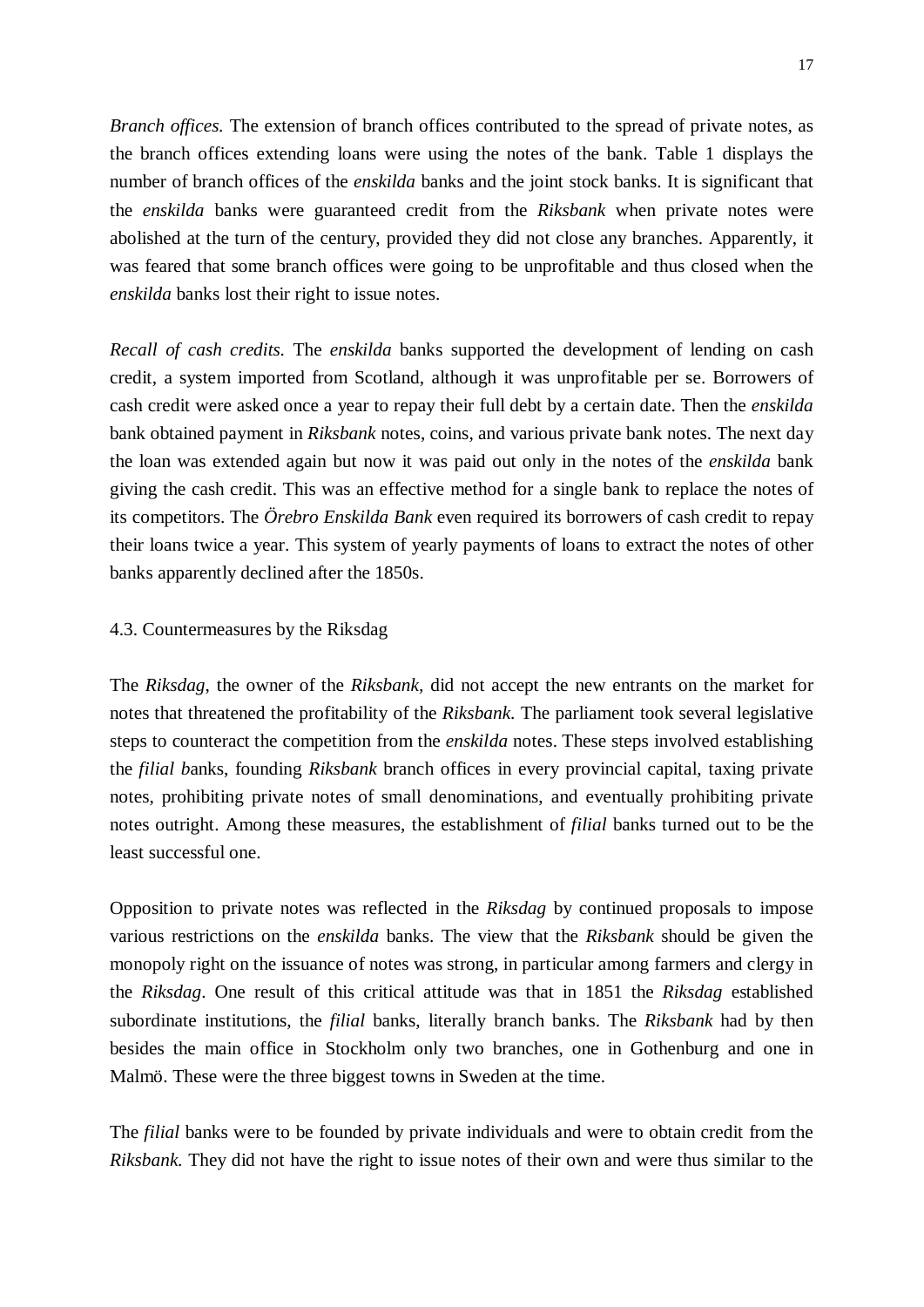*diskonter,* as they were dependent on the *Riksbank* for the financing of their lending. The idea behind the filial banks was to prevent the growth of the *enskilda* banks by giving the *Riksbank* a large network of branch offices, spreading *Riksbank* notes and competing with the *enskilda* banks in the market for loans and advances. The filial banks represented a method of combining private capital with the activities of the *Riksbank.*

The *filial* banks received charters like those of the *enskilda* banks, except that they did not have the right to issue notes. Instead, they were supposed to deal in the notes of the *Riksbank.* The number *of filial* banks reached 22 by 1862.

The *Riksdag* in 1862 decided that the *Riksbank* should reduce its support to the *filial* banks, which had proved to be less profitable than initially expected. The number of *filial* banks declined, and the last one closed by June 30, 1875. They simply did not prove to be competitive with the private commercial banks. Many were merged or taken over by *enskilda* banks. A few reorganized as joint stock banks.

Although the *Riksdag* established the *filial* banks to be close competitors to the *enskilda* banks by spreading *Riksbank* notes, no rules forced the *filial* banks to deal exclusively in the notes of the *Riksbank.* They could issue certificates of claims on the *Riksbank* (*assignationer)* with a minimum denomination of 100 *kronor.* The certificates represented a new kind of note, but due to their high denomination they were not in great demand by the public. Instead, the *filial* banks turned to *enskilda* banks with their certificates and exchanged them for private notes of smaller denominations. This was advantageous for both types of banks. The *filial* bank obtained an interest-free loan from the *Riksbank* and the *enskilda b*ank achieved a larger circulation for its notes, simultaneously receiving a claim on the *Riksbank* that was for all purpose identical with *Riksbank* notes and specie.

Some *filial* banks accepted payment from *enskilda* banks for circulating notes. This was specifically the case with the *Stockholms Enskilda Bank,* which circulated its notes in northern Sweden through an arrangement with some northern *filial* banks. Cooperation between the *filial* banks and the *enskilda* banks sometimes became quite close. In Örebro, the *filial* bank was regarded by the public as a branch of the *Örebro Enskilda Bank* and not as a branch of the *Riksbank*. The management of the two banks sometimes met and their interest rates were identical. The *filial* banks, initially organized to curtail the growth of the *enskilda* banks, thus turned out to do just the opposite.

To sum up, the *enskilda* banks displayed considerable ingenuity in promoting the circulation of their note issues. They were able to adjust or circumvent obstacles to the adoption of their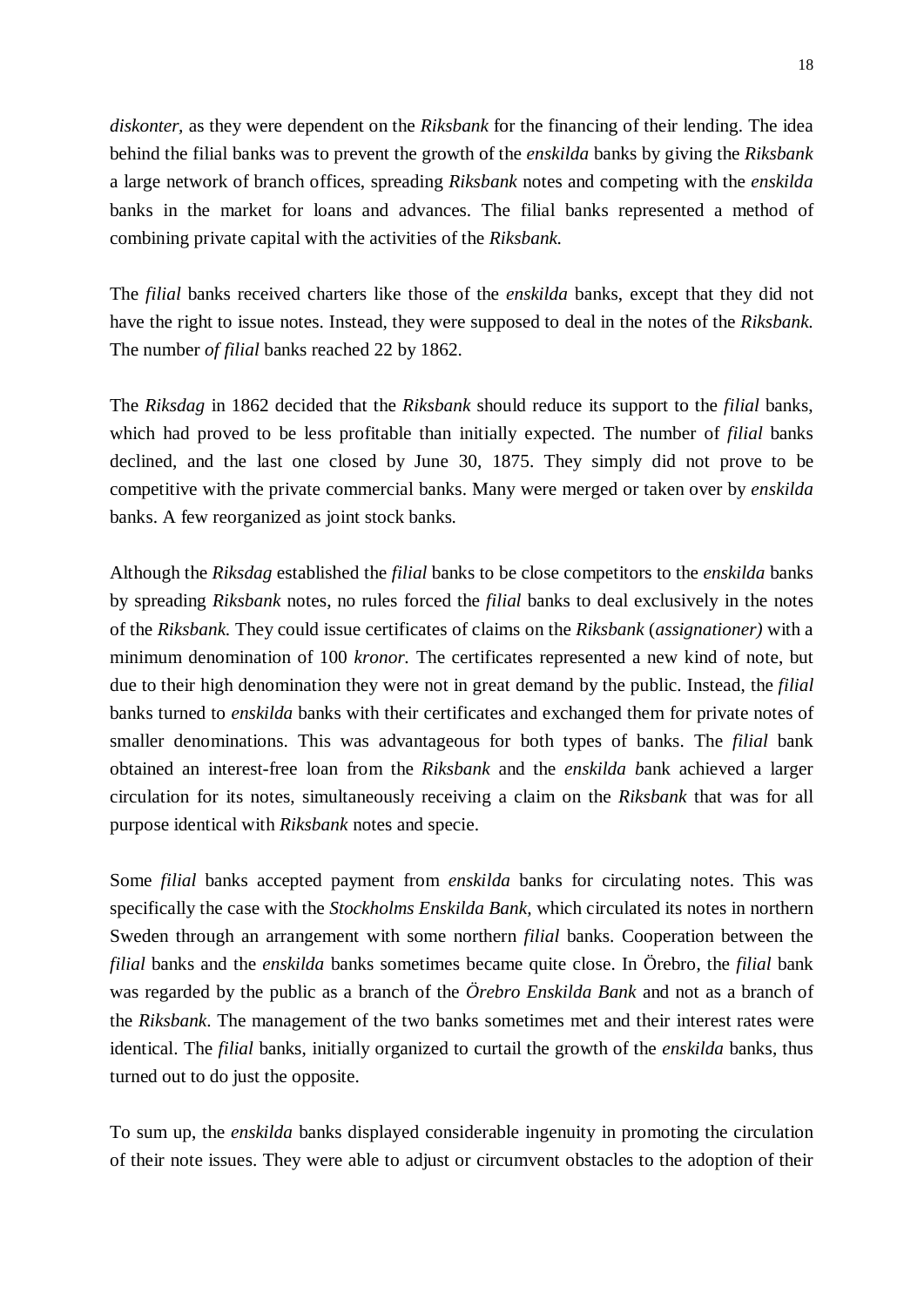notes by the public. They were more efficient than the *Riksbank* in adapting to the demands of the public, most prominently in supplying notes of low denominations. Through many branch offices, the stock of private notes expanded rapidly and became larger than the volume of *Riksbank* notes within less than four decades after the establishment of the first *enskilda* bank.

## 4.3 Profitability and entry

Initially, there was no great demand to take part in founding note-issuing private banks. Apparently, there was uncertainty concerning the joint responsibility and the profitability of the new banks. The subscription to shares of new banks was sometimes slow and a few banks opened for business before the full subscribing of their share capital. The first *enskilda* banks turned out, however, to be highly profitable. The returns varied between 13 per cent for *Wermlands Bank* to 22 per cent for the *Smålands Bank*. The average was 18 per cent on the capital paid in by the owners during the years  $1831-1847$ .<sup>17</sup> High profitability became another subject of criticism against the private banks.

Even in the 1850s, the returns to the shareholders were sizeable. The average for the *enskilda* banks was about 16 percent per year. Losses remained extremely small. Between 1846 and 1855 the total losses of the eight *enskilda* banks were around 14,000 *kronor*. Brisman suggests that a safer banking business had probably not been carried out in any other country.<sup>18</sup>

The high profitability of the note-issuing banks attracted new entrants. However, the Crown restricted entry by not granting all applications new charters. In 1858, for example, eight applications to open new banks were refused with the argument that new entrants would be a threat to the *Riksbank*. One consequence was that the *enskilda* banks in business could continue paying high dividends to their shareholders as well as continuing to compete with the *Riksbank*.

As the shares of private banks became an attractive investment, the old shareholders were reluctant to let any new shareholders enter when the charters were renewed. Prospective new shareholders who tried to get shares in the *Östergötlands Enskilda Bank* when its charter was renewed after 1855 were prevented from so doing by the old owners. They applied and were given a charter for a new bank, but in the small town of Vadstena, a considerable distance

 $17$  Brisman (1924, p. 221).

 $18$  Brisman (1934, p. 22).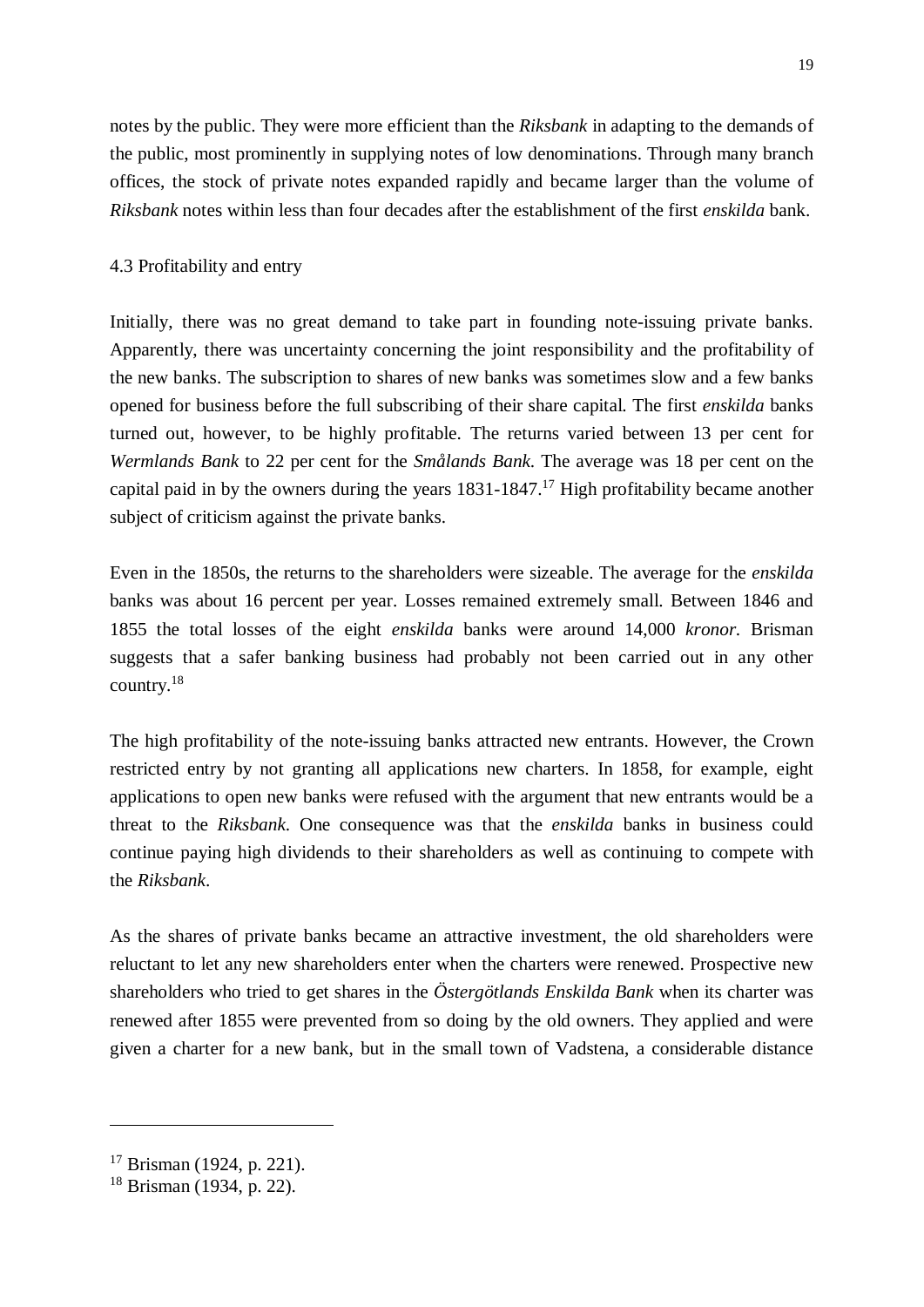from the main office of the *Östergötlands Enskilda Bank*. None of the applicants lived in Vadstena.

Between 1865 and 1875, many new *enskilda* banks were established, specifically when various *filial* banks were reorganized as *enskilda* banks. The number of *enskilda* banks remained practically constant from 1875 to the turn of the century. During these years, the profitability of the note issue declined for various reasons. First, Sweden was now covered by the offices and thus by the notes of the private banks. The monopoly position of the original *enskilda* banks had thus been eroded. Second, the *Riksbank* founded several branch offices in the countryside. The aim was to have one office in every province, thus promoting the spread of *Riksbank* notes. Third, the *Riksdag* had started to tax the note issues of the private banks.

The first tax on notes was levied by the *Riksdag* of 1856-1860, at 0.2 percent of the maximum note circulation during the year. It was later raised to 0.5 percent in 1885 and in 1889 to 1 percent. Taxation made the note issue of the banks less profitable. Restrictions on the denominations of the *enskilda* bank notes had the same effect. The prohibition of five-*kronor* notes in 1879 was a severe setback for the *enskilda* banks. They were left with higher, denominations. Through the development of communications and transport, notes of high denomination could return quicker than previously. Furthermore, the banking law of 1874 obliged the banks to hold gold to redeem their notes. This represented an additional cost to the banks.

To sum up, the profitability of the note issue was high during the initial decades of operation of the *enskilda* banks. It was maintained primarily through the restricted entry policy of the Crown. However, profitability eventually declined because of the entry of new banks in the 1860s and 1870s, the introduction of taxes on the private notes, and restrictions on denomination size. When the private notes were taken out of circulation, the value of the privilege of issuing notes, the charter, had declined considerably since the early days of the *enskilda* banks.

#### 5. Why did no private note bank fail?

A characteristic feature of the Swedish system of private note banks was its stability. During the seventy years of competition between private notes and *Riksbank* notes, no *enskilda* bank overissued and thus went bankrupt, causing holders of private notes to incur losses, nor was any bank forced to close, even temporarily, due to financial panics or runs by the public. This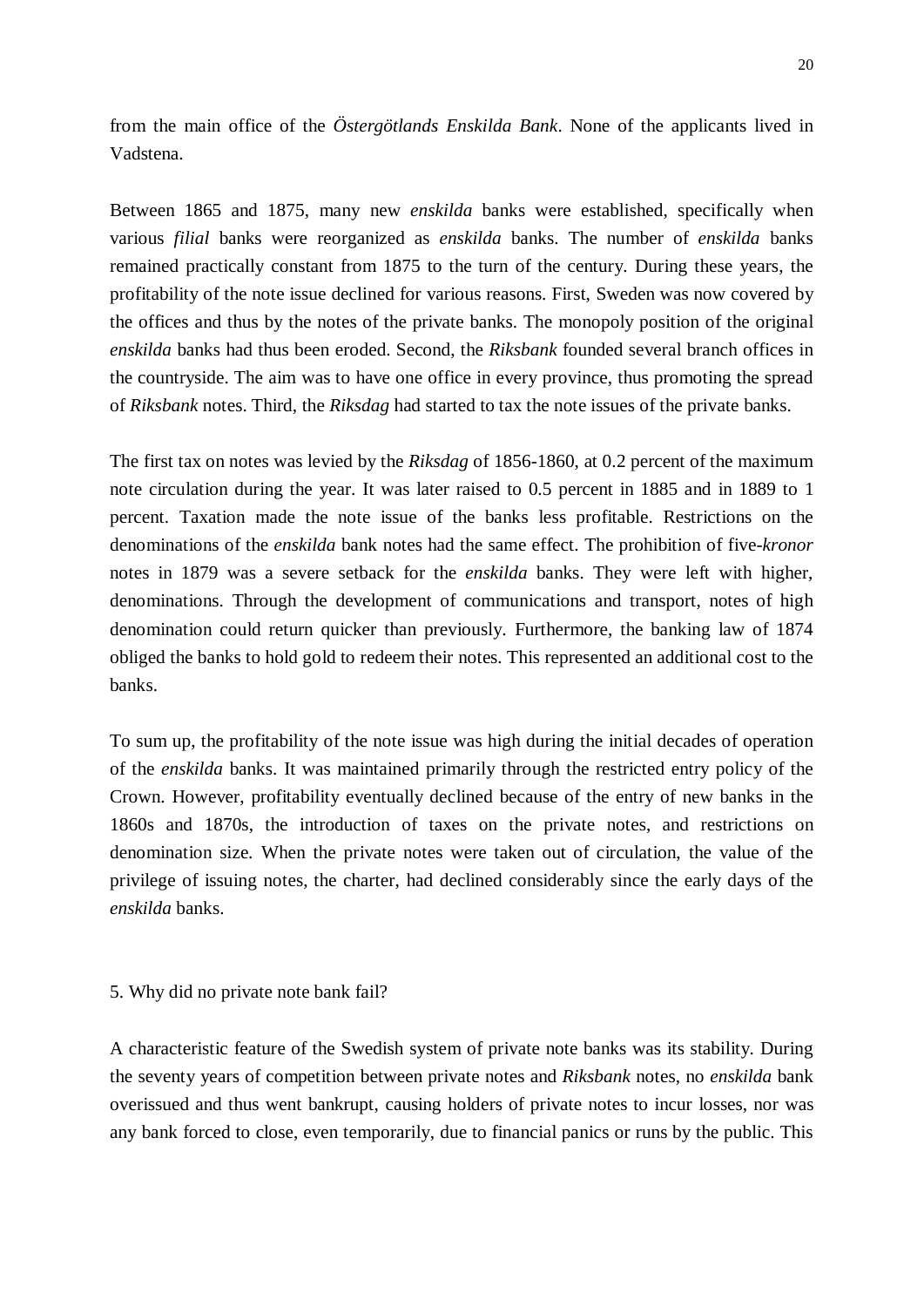is remarkable fact in view of the extent of the competition in the market for notes and of the legislative obstacles private notes faced.<sup>19</sup>

In the United States, England, Scotland, and other countries with private banks supplying notes to the public, there are many cases of banks failing to redeem their notes at par. Some banks overissued to such an extent that the public did not accept their notes at par with legal tender monies. Private banks went bankrupt for other reasons too, such as fraud. In Sweden, however, private notes maintained an exchange rate of one to one with *Riksbank* notes uninterruptedly.

Several factors explain the stability of the *enskilda* notes. The legal rules pertaining to the note issue of the *enskilda* banks appear to be the major reason why private notes were accepted at par with *Riksbank* notes and why there was no case of an overissue. The joint responsibility of the owners of the note-issuing banks was the most important of those rules. Other factors contributed as well.

*The effects of unlimited liability.* According to the law of 1824 and later banking laws, noteissuing commercial banks were organized as partnerships with unlimited liability. In case of financial problems, the owners of the bank risked not only the capital invested in the bank but their private wealth as well. As the founders of the *enskilda* banks generally were wealthy or prominent people, their incentives were strongly counter to any overissuing.

The incentives to supervise and monitor closely the activities of the bank directors were strong for the individual shareholders. This mitigated against any overissuing, risky lending or fraud. In fact, the requirement of joint responsibility may have invited too much prudence and caution by the owners of the *enskilda* banks. Losses on advances and loans remained surprisingly small during the first decades of operation of these banks, probably the result of a very careful screening of applicants for loans.

Other rules in the banking laws strengthened joint responsibility. An individual shareholder could not escape his joint responsibility during the term of the charter by selling his shares unless a general meeting of the bank gave its consent to the sale and to the new shareholder. In this way, the remaining shareholders could prevent the entry of a new partner with less wealth than the holder leaving the company. Bank shares were thus infrequently traded and could not be subject of short-run speculation that might have reduced public confidence in the solvency of the *enskilda* banks.

<sup>19</sup> Two small *enskilda* banks facing financial problems were taken over by larger *enskilda* banks. This was the case of *Wadstena Enskilda Bank* in 1879 and *Oscarhamns Enskilda Bank* in 1889.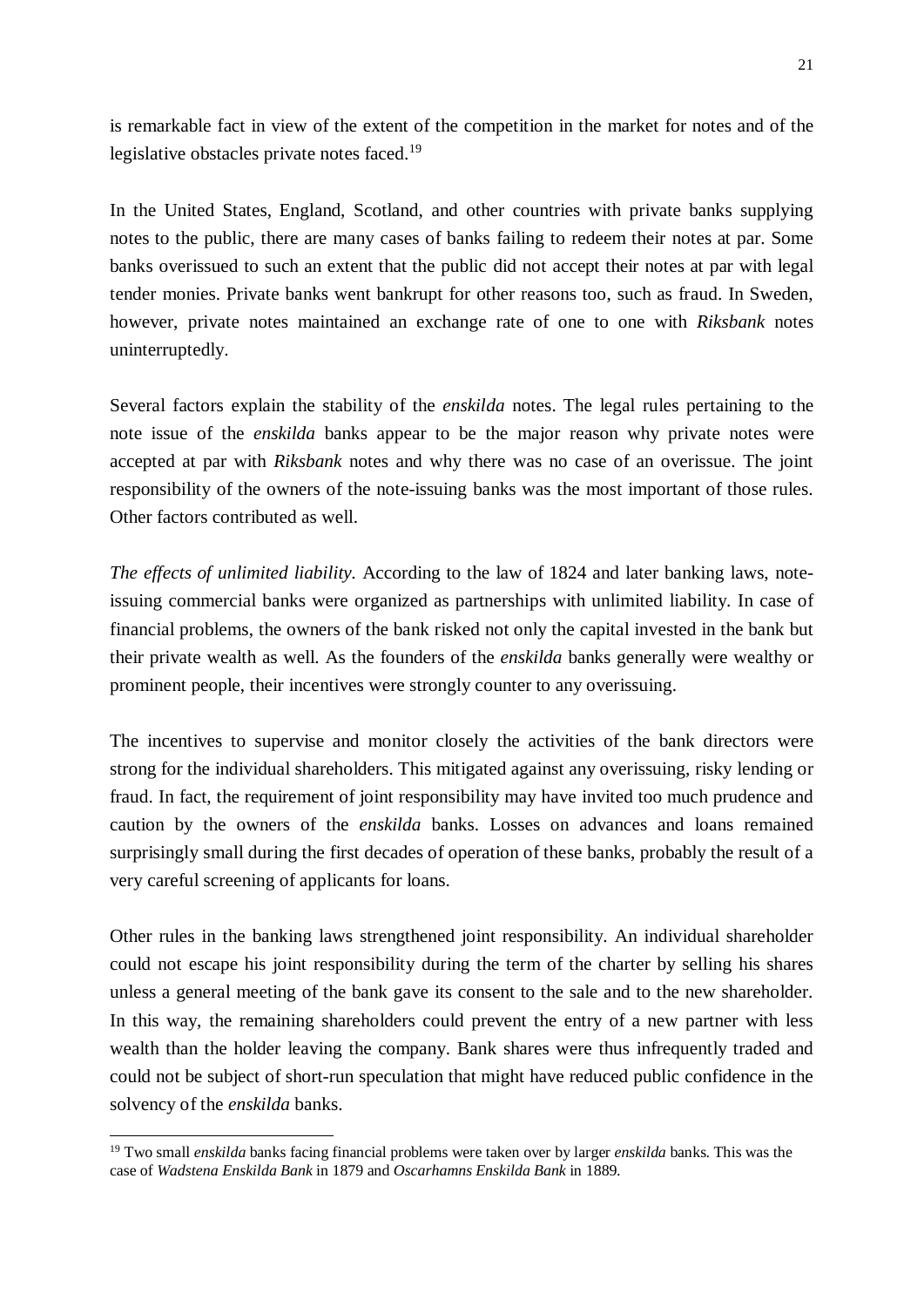Public knowledge that the shareholders of the *enskilda* banks had unlimited liability fostered public confidence in the private banks and their liabilities. The registration of the names of the shareholders with joint responsibility at the court of law and in newspapers also had this effect. Thus, the belief in the solvency and stability of the *enskilda* banks made the public inclined to expect them always to redeem their notes, reducing the probability of runs on *enskilda* notes.

*The role of reserve requirements and bank inspection.* The reserve requirements of the noteissuing banks were apparently never an effective impediment to overissue. The *enskilda* banks had as a rule a large volume of unused rights to issue notes (*obegagnad sedelutgivningsrätt*). The reason was that legal reserves included assets other than cash, most notably bonds. Banks had considerable freedom to choose the composition of their legal reserves and thus their desired cash ratio. They maintained the ratios they found appropriate. Their choice was apparently never influenced by the requirements of the law, except for the requirements that the banks were to maintain the redeemability of their notes in gold when Sweden introduced a gold standard. This change in the law of 1873 forced a minor reallocation of the portfolios of the banks. Otherwise, reserve requirements were primarily a codification of the actual reserve policy of the banks.

In the 1870s, a bank inspection board was set up, headed by a bank inspector, and empowered to control the activities of the commercial banks. The effects of the bank inspection can be disregarded in the analysis of the behavior of the banks and the public. The inspector made infrequent inspections, supplementing the supervision available through the monthly reports.

*Local monopoly power*. The *enskilda* banks were generally local monopolies. The Crown only chartered new *enskilda* banks in towns where such banks did not exist. The local monopoly meant that a bank faced a stable demand in its home market for its notes. This was a source of stability. In the 1880s, when demand for notes fell due to the depression and deflation of that decade, banks closed several branch offices outside the geographic center of their note distribution, in this way reducing competition in the market for notes.

*Denominations*. The *enskilda* banks aimed at issuing low-denomination notes, as these notes tended to stay out in circulation longer than notes of higher denominations. Holders of lowdenomination notes were less inclined to hedge against any loss from the notes, which would be small. In a panic, such holders would have less incentive to turn to the bank than holders of larger notes. Thus, the right of the banks to issue notes of low denominations prior to the 1880s had a stabilizing effect.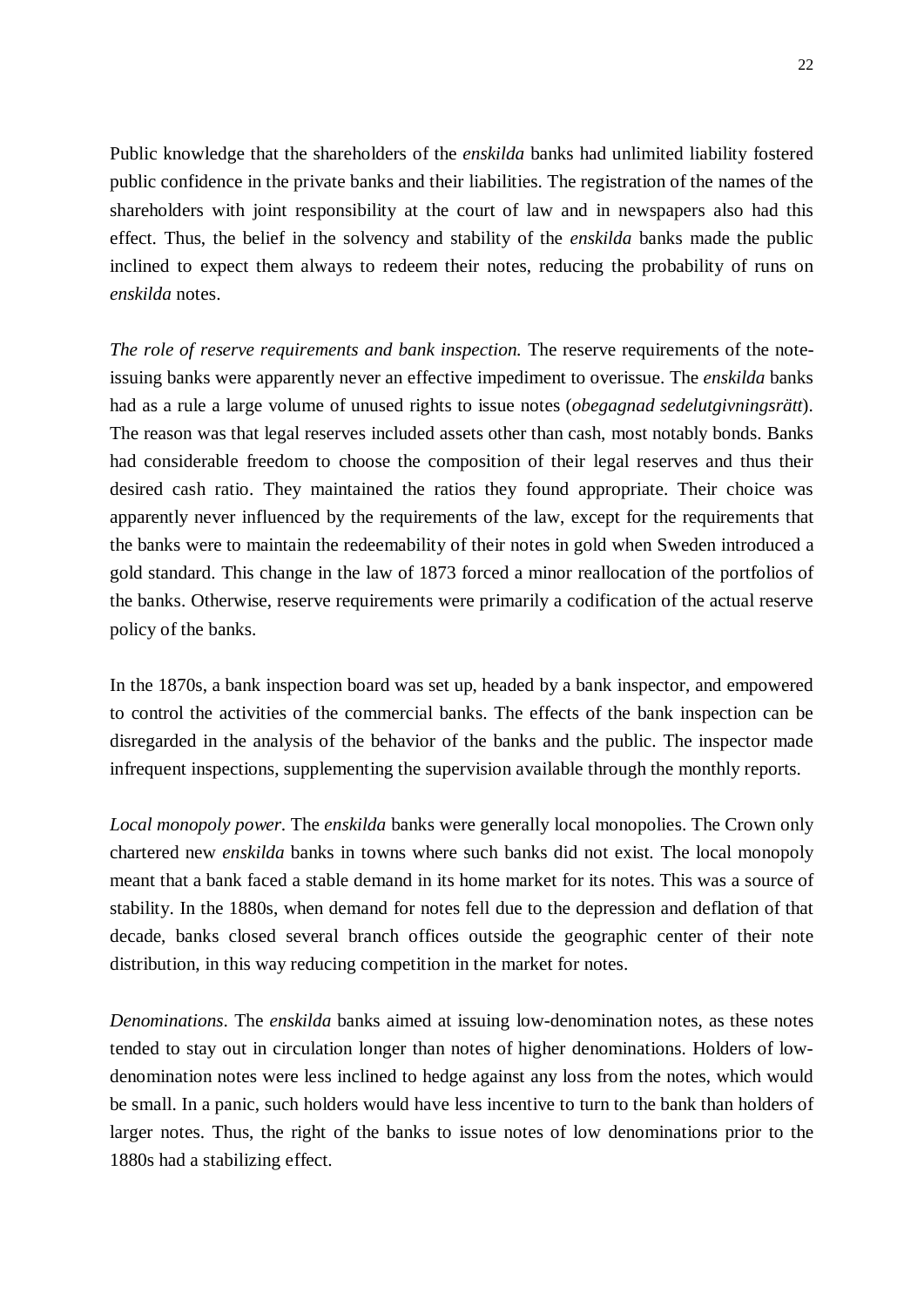*General economic and political stability.* All bank runs in the history of Sweden have been the result of either wars or disturbances emanating from abroad. The last seven decades of the 19<sup>th</sup> century was a period of political and economic stability. Sweden was not engaged in any wars that might result in monetary and financial instability. This fostered stability in the banking sector. This stability was also cumulative: once the public got used to private notes and did not incur any financial losses on these notes, it created expectations of future stability.

*Smallness of the economy*. The Swedish economy was small, at least compared with countries such as the United States and the United Kingdom. In a small economy, information about the business activities spreads more rapidly than a large economy. As the *enskilda* banks generally conducted business within a limited local area, the public could easily obtain information about the banks, their dealings, owners, and customers. A rapid dissemination of information worked, *per se*, as prevention against any over-issues.

*Government intervention.* The preface to the proclamation of 1824 stated that the public should not expect the government authorities to give any support or help to a private bank in financial distress. There seem to be only two cases when they did do so. During the crisis of 1857, the government helped the *Skånes Enskilda Bank* when fear arose that the bank would fail. It similarly supported the *Stockholms Enskilda Bank* in 1878 during the banking crisis of that year. The monetary disturbances in 1857 and 1878 emanated from abroad. Thus, government intervention did not occur because of any domestic mismanagement by the banks.

*Cooperation among the banks*. The cooperation among the *enskilda* banks that gradually developed contributed in various ways to greater stability within the banking sector. For example, banks redeemed the notes of other *enskilda* banks.

In summary, many factors contributed to the stability of the note-issuing commercial banks. The main argument of this section is that the incentive structure created by the joint responsibility of the owners of the *enskilda* banks played the central role. Unlimited liability worked as a self-policing control mechanism that gave strong incentives against any overissue of notes or fraudulent behavior and thus maintained confidence in the notes. Most likely, the banking law could have been based solely on joint responsibility. It seems safe to conclude that all the other stipulations in the various banking laws were unnecessary from the point of view of guaranteeing the redeemability of private notes into *Riksbank* notes.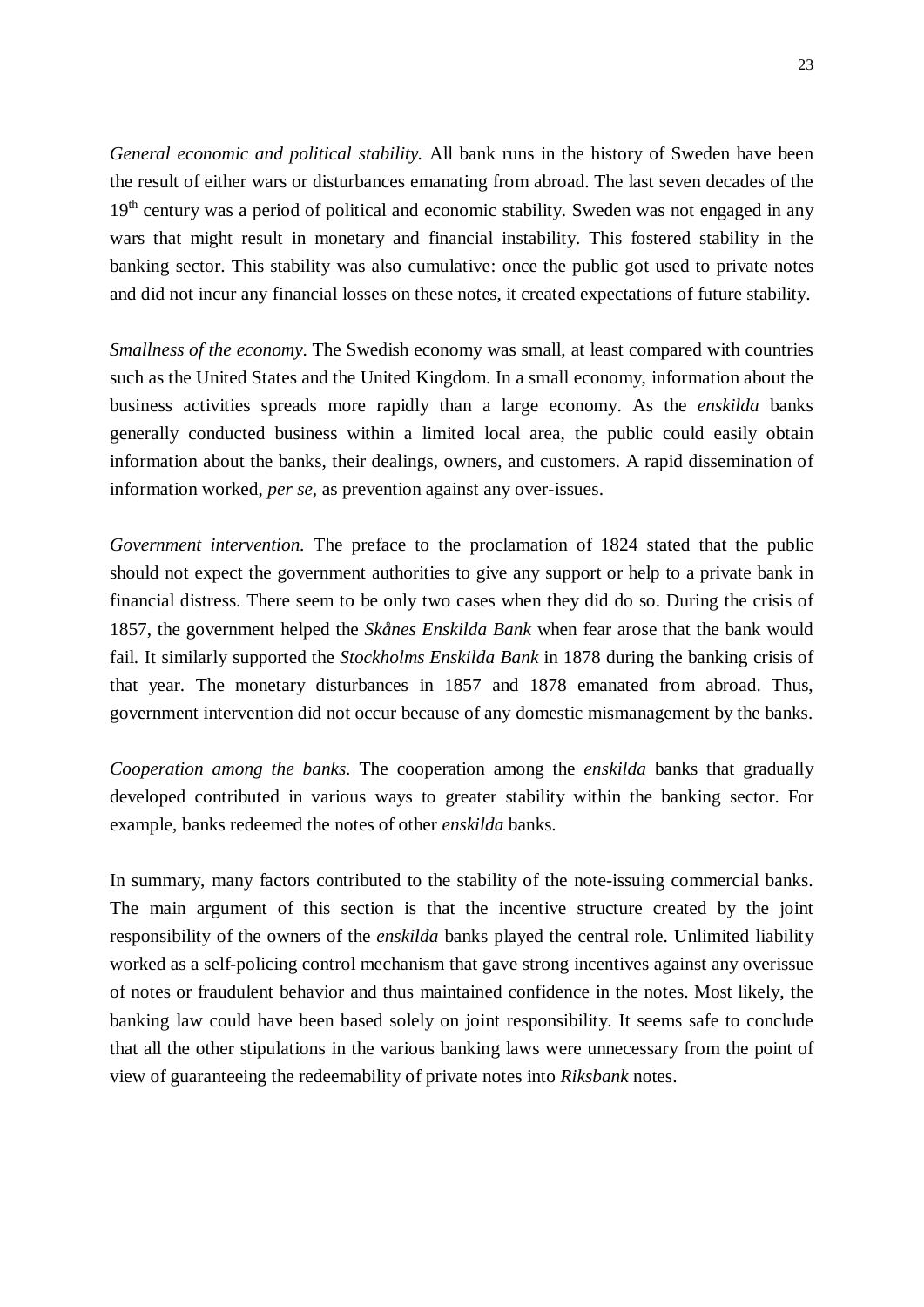#### 6. The record of free banking in Sweden

A common argument suggests that competition in the production of money gives rise to instabilities as well as inefficiencies in the banking sector, leading to the policy conclusion that the provision of money should be either a government monopoly or closely regulated by government authorities. The evidence from the Swedish experience of competition in the issuance of notes does not support such a view. The banking system was characterized by considerable stability, most noticeably by the absence of any bank failures.

The system of competition in private notes was efficient in the sense that private notes quickly established brand names having considerable goodwill and spread through Swedish society circumventing various obstacles raised by the *Riksdag*. The rapid spread of private notes, an essential part of the growth of the banking system, contributed to the monetization of the Swedish economy.<sup>20</sup> The private note issue became the foundation of a successful private commercial banking system, in this way contributing to the growth of the Swedish economy.<sup>21</sup> Ögren (2006, p. 89) concludes that the *enskilda* bank notes "solved the problem of creating the necessary conditions for a financial system in a poor, under-monetized and geographically dispersed country".

Many contemporary commentators held a positive view of the performance of *enskilda* notes as well. John Leffler, an expert on Swedish banking, praised the decentralized system of *enskilda* banks "as one of the best in Europe during the past 40 years" and heavily criticized the abolition of *enskilda* notes as an "unjustified" revolution", claiming that the legislation of 1897 giving the *Riksbank* a monopoly on the note issue was "a step into the unknown".<sup>22</sup>

When evaluating the role of the private bank notes twenty years after their abolishment, Karl Langenskiöld, head of the *Riksbank* 1901-1912 and the driving intellectual force behind the design of the legislation of 1897, applauded the role of the *enskilda* notes in the economic development of Sweden. In his opinion, the *enskilda* banks contributed to a decentralized banking system covering all of Sweden, fostering economic progress.<sup>23</sup>

 $20$  The Swedish monetization process in the second half of the 19th century is examined in Jonung (1983).

<sup>&</sup>lt;sup>21</sup> Relying on econometric evidence, Hansson and Jonung (1997) and Ögren (2009) conclude that the growth of the banking system in the 19th century contributed to economic growth in Sweden.

 $22$  Leffler (1903, pp. 35-37).

<sup>23</sup> Langenskiöld (1923, p. 247). Langenskiöld (1923, p. 249) held the view that the *enskilda* notes were terminated "at the right time" because the *enskilda* banks would not have been able to survive the monetary upheaval of World War I.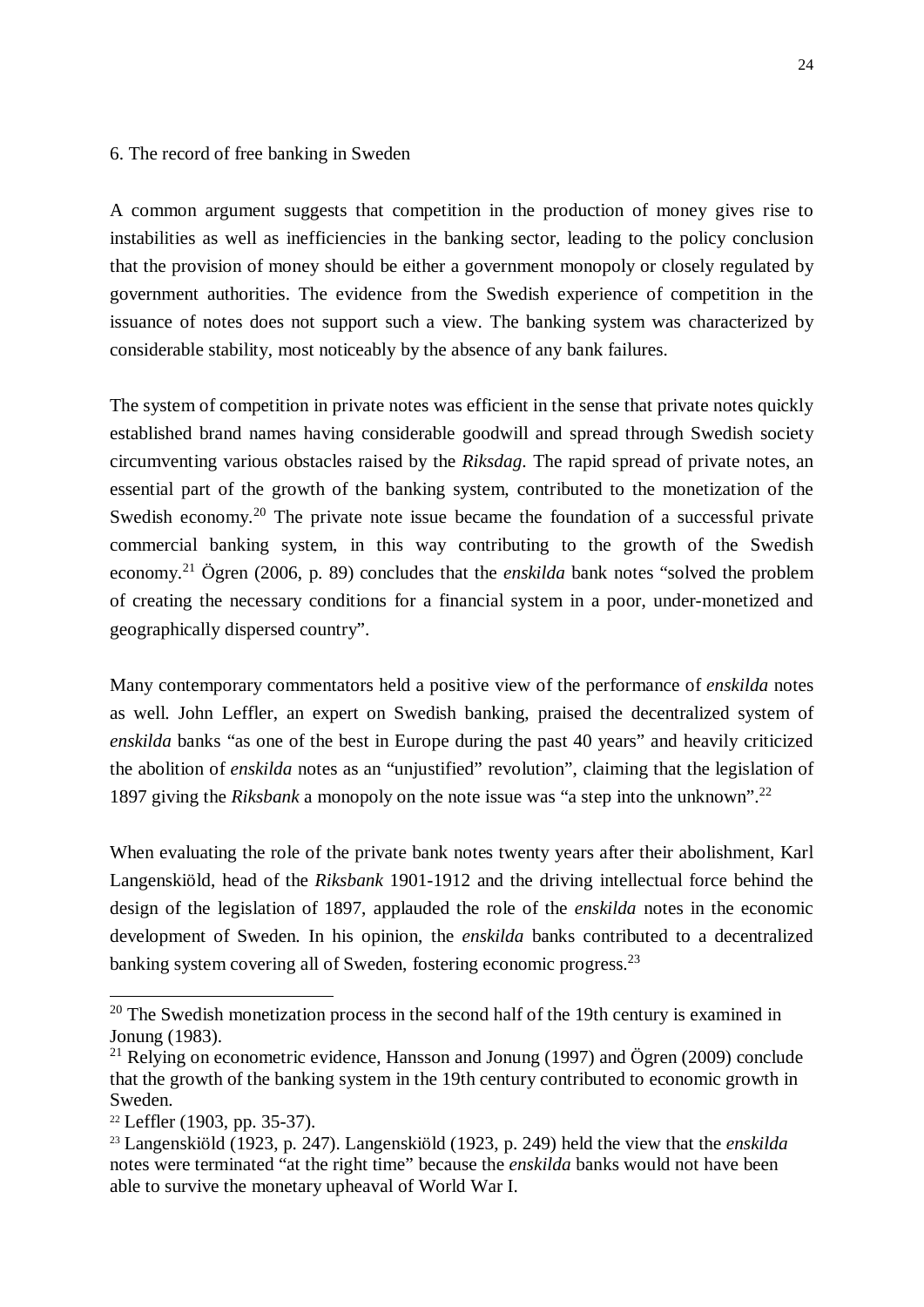The note supply is sometimes claimed to be characterized by increasing returns to scale, i.e., the production of notes is supposedly a case of a natural monopoly. This view is not consistent with the Swedish experience of 1831-1902. Banks were local monopolies early in the period, but as more banks entered, a more competitive situation developed. The fact that there was a queue of new entrants trying to obtain charters as well as the fact that Sweden had from 1876 to 1902 a roughly constant number of note-issuing banks suggests that the production of notes was *not* a natural monopoly.

It is possible that the legal framework based on unlimited liability made the private banks too cautious and prudent in their lending activities. Their note issue would then be smaller than "optimal" in the sense of traditional static welfare economics. The private revenue from the marginal unit of private notes was higher than the social marginal revenue, implying that an increase in the note supply would have been socially desirable.

This argument runs counter to the standard argument that private money producers would overissue. In Sweden, the *enskilda* banks, the private money producers, did the opposite; they engaged most likely in under-issuing. Two arguments should be raised against this view. First, this criticism should not be aimed at the behavior of the private banks per se. Their behavior was determined by the incentives given by the legal framework. A different design of the legal framework of private money production could have induced another outcome.

Second, traditional welfare analysis is not suitable for issues of the dynamic behavior of alternative institutional arrangements. Initially, the *Riksbank* was the sole commercial bank in Sweden as well as the bank of the parliament. The competitive process eventually induced changes in the behavior of the *Riksbank,* forcing it to reduce its bureaucratic behavior, a welfare gain commonly ignored in standard welfare analysis. Competition between the *Riksbank* and the commercial banks occurred both in the markets for notes and for deposits, with the privately owned firms being most successful in both markets.

Competition finally led the government to grant the *Riksbank* a monopoly on the note issuance while it stopped competing in the markets for deposits and adopted the functions of a modern central bank. Much suggests that the *Riksbank* would have been restricted to the role of another commercial bank in the Swedish setting had competition in the monetary sector been maintained. Several commercial banks acted as central banks to provincial banks in the later part of the 19th century. The main reason why the bank of the parliament was turned into a central bank was *not* that the *Riksbank* had any dominant competitive advantage in the markets for notes.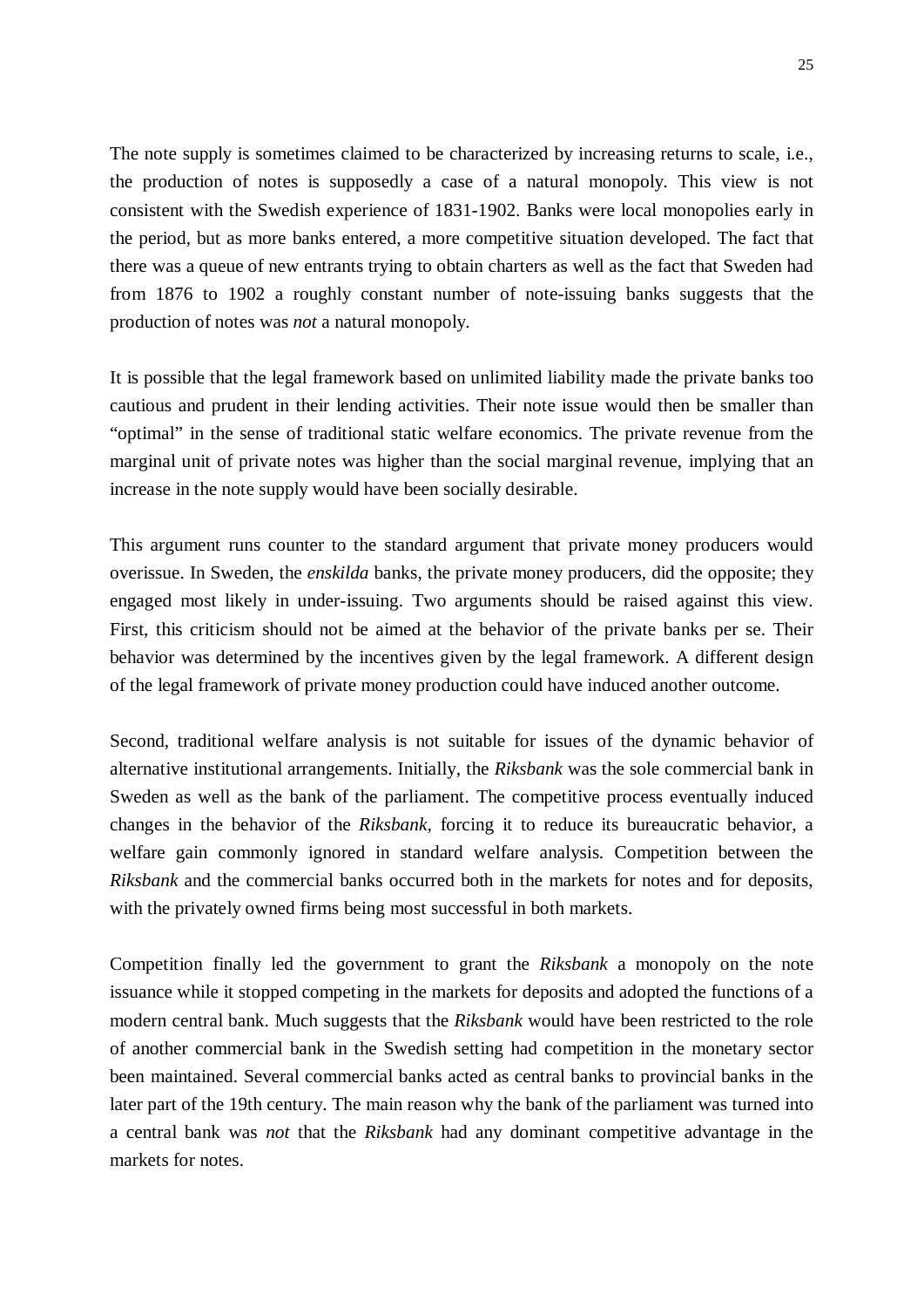#### 7. Summary

The history of private notes in Sweden in the 19th century represents a unique experience of free banking. The evidence from this episode is favorable to the competitive provision of private monies given a well-designed legal framework. There were clear gains to Swedish society emanating from the competition in the market for notes. Private note banks contributed to the monetization of the Swedish economy and fostered the growth of the financial system and thus the transformation of the Swedish economy in the 19<sup>th</sup> century.

During the seven decades of private note circulation, no private bank failed to redeem its notes into *Riksbank* notes. The exchange rate between the two kinds of notes remained one to one. Initially, private note issuance was not controlled by any legal reserve requirements nor by government inspection. The *enskilda* banks were chartered with the explicit rule that the authorities would "under no circumstances" intervene to support a private bank in financial trouble. Nor could the banks expect to get any help from the *Riksbank* since it was their main competitor. In view of this, it is remarkable that no private banks failed in Sweden, considering that failures of note-issuing banks in other free banking systems during the  $19<sup>th</sup>$ century.

The legal framework determined the development of the Swedish commercial banking system in the 19th century. Banking laws for the most part had a positive impact on the growth of the note-issuing commercial banks as they generally codified practices that had developed in the market process. They did not restrict the expansion of the note issues except for the rules concerning minimum denominations. Most important, the rule of joint responsibility of the shareholders of *enskilda* banks gave rise to well-managed banks that effectively prevented overissues. As the *enskilda* banks gradually came to rely less on notes and more on deposits and as the profitability of the note issues declined due to competition, taxation and the prohibition of small denominations, the right to issue notes lost its value. Eventually the *Riksdag* abolished private notes altogether, giving the monopoly of notes to its bank, the *Riksbank.*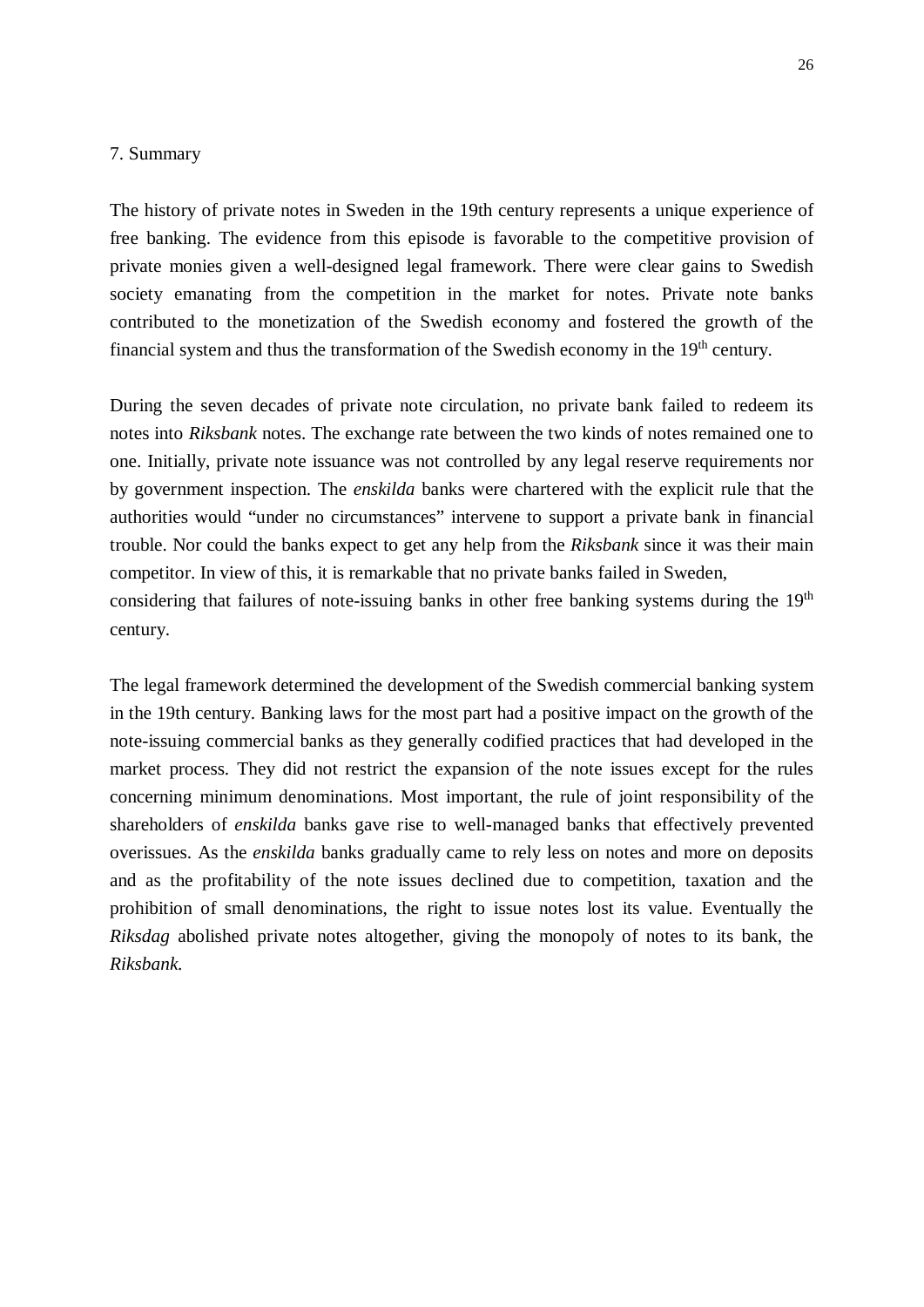

Chart 1. Volume of notes in circulation issued by the *Riksbank* and the *enskilda* banks (private note-issuing banks), 1830-1910 (million *kronor,* end-of-year data)

Source: Table A7.2 and A7.3 in Edvinson and Ögren (2014).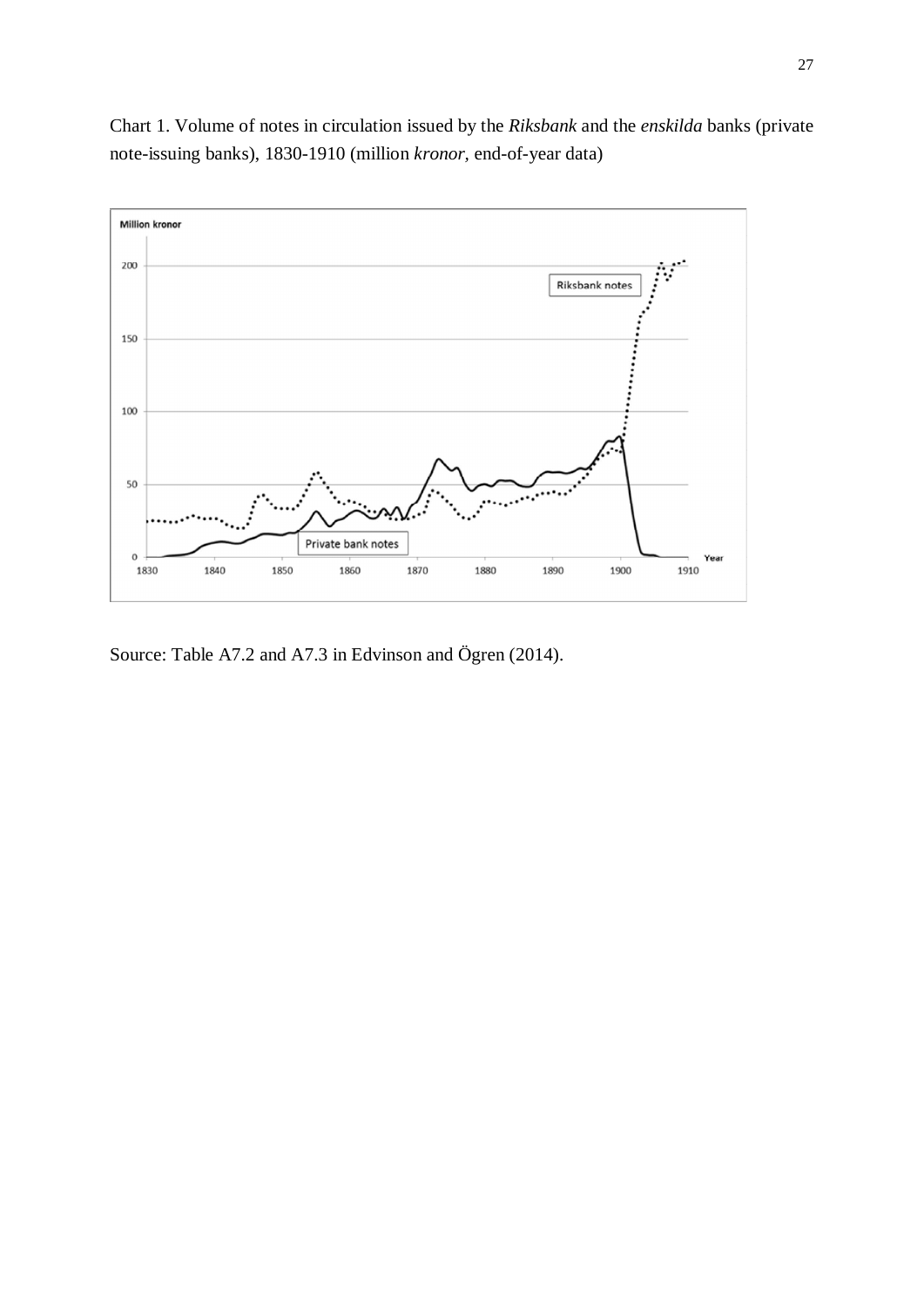

## Chart 2. Market share of private notes, 1830-1910 (percent)

Source: Table A7.2 and A7.3 in Edvinson and Ögren (2014).

Comment: The market share is calculated as the ratio between private notes in circulation and the total volume of notes in circulation, i.e., as the sum of private and *Riksbank* notes.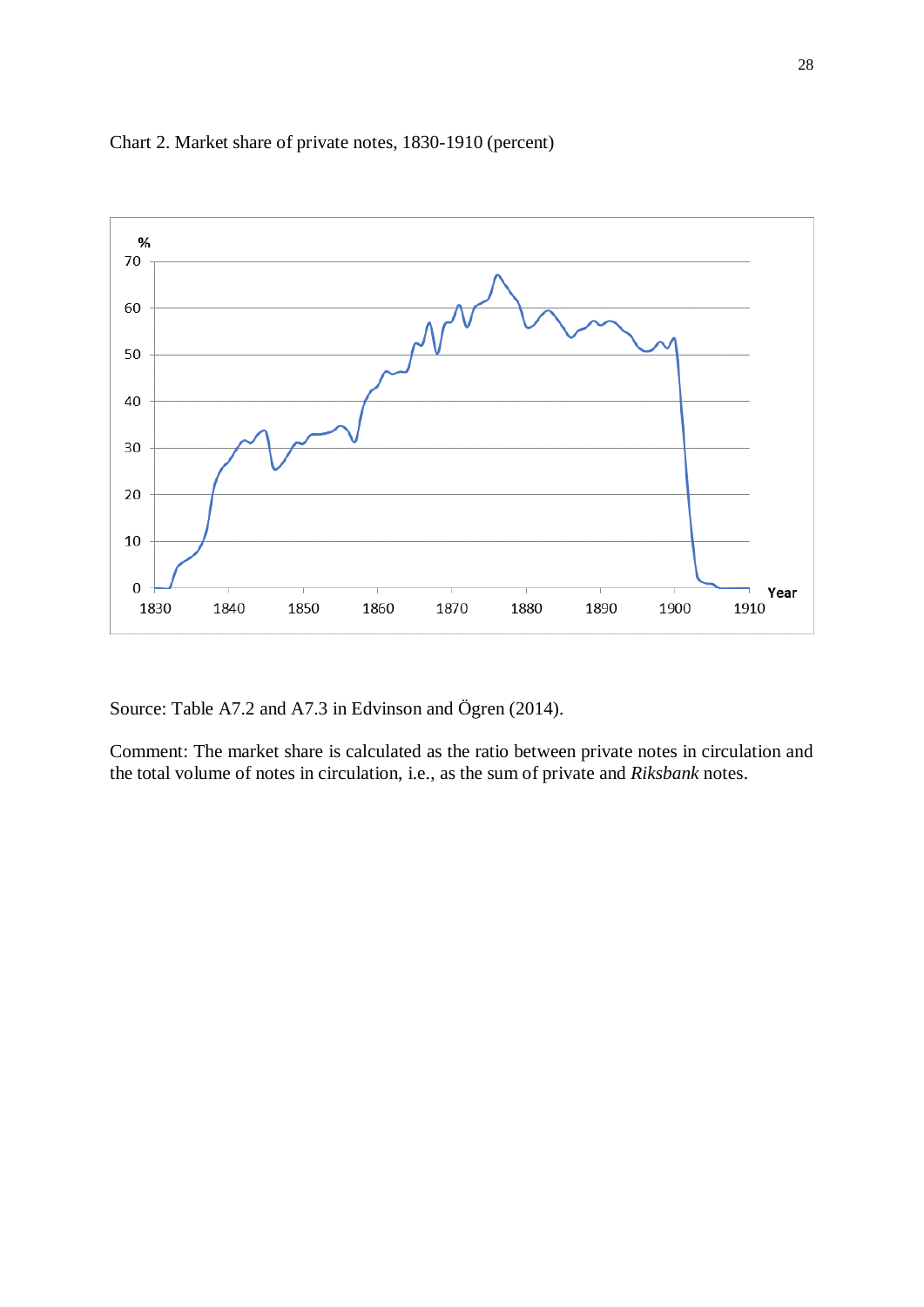| Year |                  | Riksbank      |     | Enskilda banks | Aktie banks |              | Commercial   |
|------|------------------|---------------|-----|----------------|-------------|--------------|--------------|
|      |                  |               |     |                |             |              | bank offices |
|      | $\left(1\right)$ | $\mathbf{2})$ | (1) | $\mathbf{2}$   | (1)         | $\mathbf{2}$ | (3)          |
| 1840 |                  | 2             | 6   | 3              |             |              | 9            |
| 1850 |                  | 2             | 8   | 7              |             |              | 15           |
| 1860 |                  | 3             | 11  | 13             |             |              | 24           |
| 1870 |                  | 3             | 24  | 74             |             | 6            | 108          |
| 1880 |                  | 6             | 25  | 114            | 12          | 11           | 162          |
| 1890 |                  | 11            | 25  | 123            | 19          | 12           | 181          |
| 1900 |                  | 18            | 26  | 157            | 40          | 56           | 279          |

Table 1. Bank offices in Sweden, 1840-1900: head offices, column (1); branch offices, column (2); total commercial bank offices, excluding *Riksbank* offices, column (3).

Source: Sjöstedt (1901) and Jonung (1989).

Comment: The total commercial bank offices shown in column (3) is the sum of the head and the branch offices of the *enskilda* banks with unlimited liability and the *aktie* banks with limited liability. The table shows that the note-issuing *enskilda* banks had more branch offices that the *aktie* banks, which lacked the right to issue bank notes.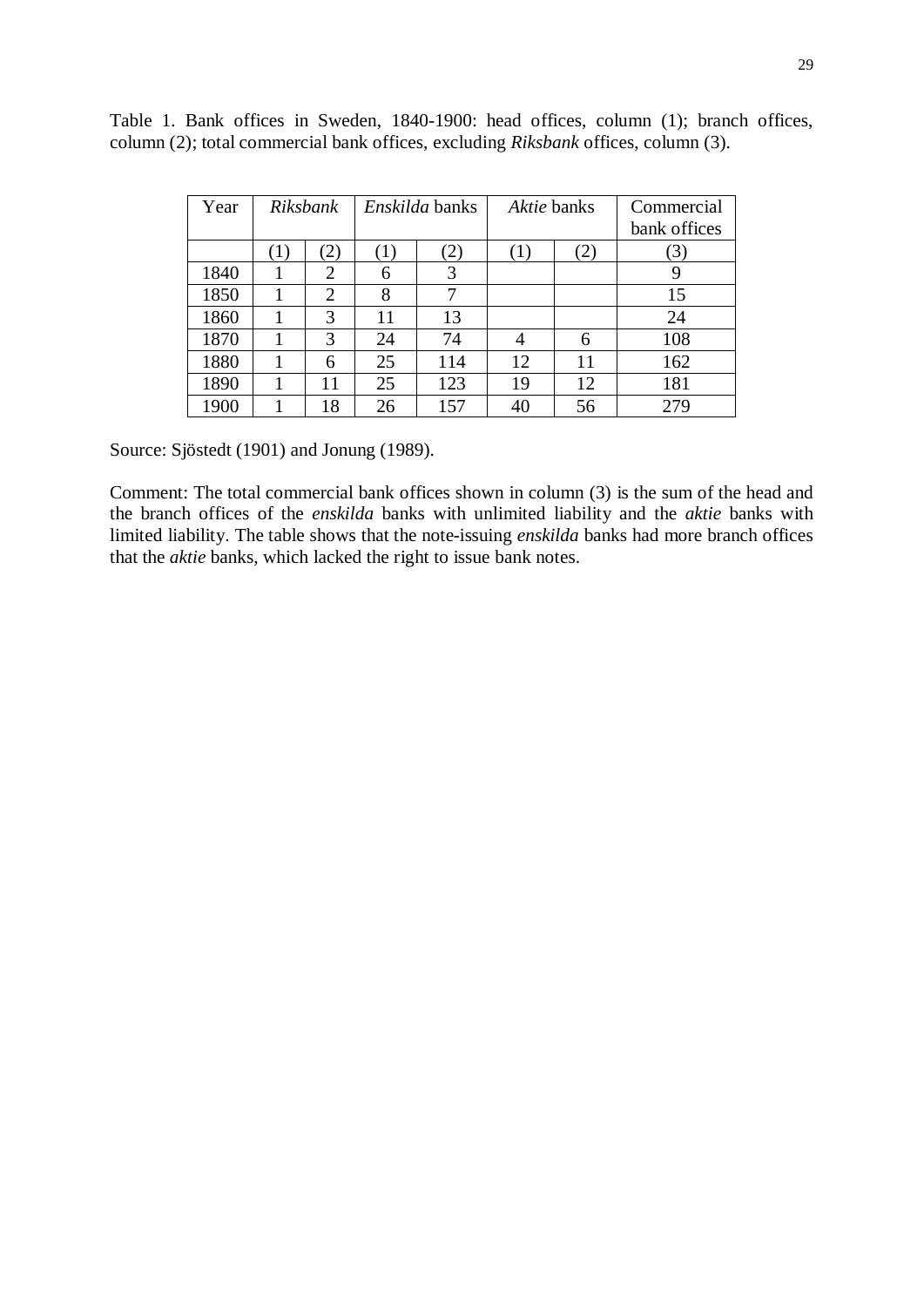Table 2. Notes and deposits of the *enskilda* banks, selected years 1835-1895 (million *kronor,* end-of-year data): notes in circulation, column (1); demand deposits, column (2); time deposits, column  $(3)$ .

| Year | <b>Notes</b> | Demand       | Time     |
|------|--------------|--------------|----------|
|      | (1)          | Deposits     | Deposits |
|      |              | $\mathbf{2}$ | (3)      |
| 1835 | 1.5          | 0.1          |          |
| 1845 | 12.0         | 1.0          | 0.4      |
| 1855 | 31.6         | 3.5          | 1.2      |
| 1865 | 33.5         | 7.2          | 20.6     |
| 1875 | 59.8         | 21.4         | 130.8    |
| 1885 | 49.7         | 31.0         | 200.3    |
| 1895 | 60.9         | 50.3         | 246.1    |

Source: Jonung (1989).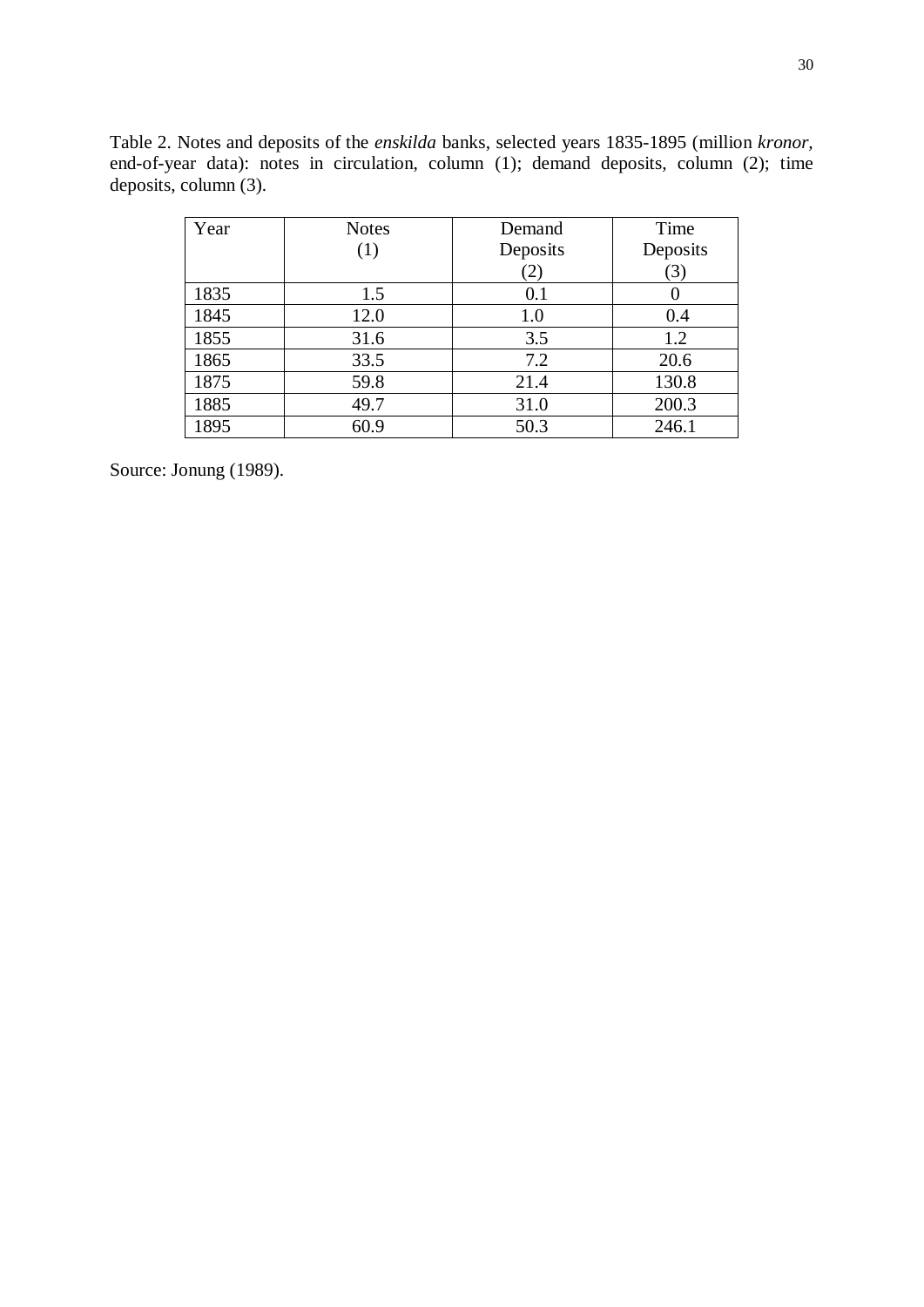#### **References**

Bordo, M. D. and L. Jonung (1987), *The Long-Run Behaviour of Velocity. The International Evidence,* Cambridge: Cambridge University Press.

Brisman, S., (1924), *Sveriges affärsbanker* (The commercial banks of Sweden), vol 1, Stockholm: Svenska Bankföreningen.

Brisman, S., (1934), *Sveriges affärsbanker* (The commercial banks of Sweden), vol II, Stockholm: Svenska Bankföreningen.

Edvinson, R. and A. Ögren (2014), "Swedish money supply, 1620-2012", chapter 7 in Edvinson, R., T. Jacobson and D. Waldenström, eds., (2014), *Historical Monetary and Financial Statistics for Sweden, volume II: House Prices, Stock Returns, National Accounts, and the Riksbank Balance Sheet, 1620-2012*, Stockholm: Ekerlids förlag, Sveriges Riksbank, Stockholm.

https://www.riksbank.se/en-gb/statistics/historical-monetary-statistics-of-sweden/

Fregert, K., (2021), "Sweden's banks 1772-1870: Institutions, data, and size", forthcoming in Edvinson, R., T. Jacobson and D. Waldenström, eds., *Historical Monetary and Financial Statistics for Sweden Volume 3: Banking, Bonds, National Wealth, and Stockholm House Prices, 1283-2020*, Stockholm: Ekerlids förlag.

Hansson, P and L. Jonung (1997), "Finance and Economic Growth: The Case of Sweden 1834-1991", *Research in Economics*, pp. 275-301.

https://reader.elsevier.com/reader/sd/pii/S1090944397900466?token=C40C54C629B5D4B40 8B39E43CA3500D5DFECF7AEC91EDDBAEC1F19A61BD0C93924BF6A9D34DC65DD1 32B99AED10A515D&originRegion=eu-west-1&originCreation=20210506143713

Jonung, L. (1978), "The Legal Framework and the Economics of Private Bank Notes in Sweden, 1831-1902", pp. 185-201 in G. Skogh, ed., *Law and Economics. Report from a Symposium in Sweden 1977,* Lund: Juridiska Föreningen i Lund, nr 28

Jonung, L., (1983), "Monetization and the Behavior of Velocity in Sweden, 1871-1913", *Explorations in Economic History*, pp. 418-439, vol. 20. Revised version published as chapter 5 in Bordo and Jonung (1987).

https://doi.org/10.1016/0014-4983(83)90028-1

Jonung, L., (1984), "Swedish Experience under the Classical Gold Standard, 1873-1914", chapter 8 in M.D. Bordo and A.J. Schwarz, eds, *A Retrospective on the Classical Gold Standard, 1821-1931*, Chicago: University of Chicago Press, Chicago.

Jonung, L., (1989), "The economics of private money. Private bank notes in Sweden 1831– 1902", Research report 282, ISBN 91.7258.0, EFI, Stockholm School of Economics, Stockholm.

Kock, K., (1931), *Skånska Privatbanken. Minnesskrift,* Stockholm: Norstedts.